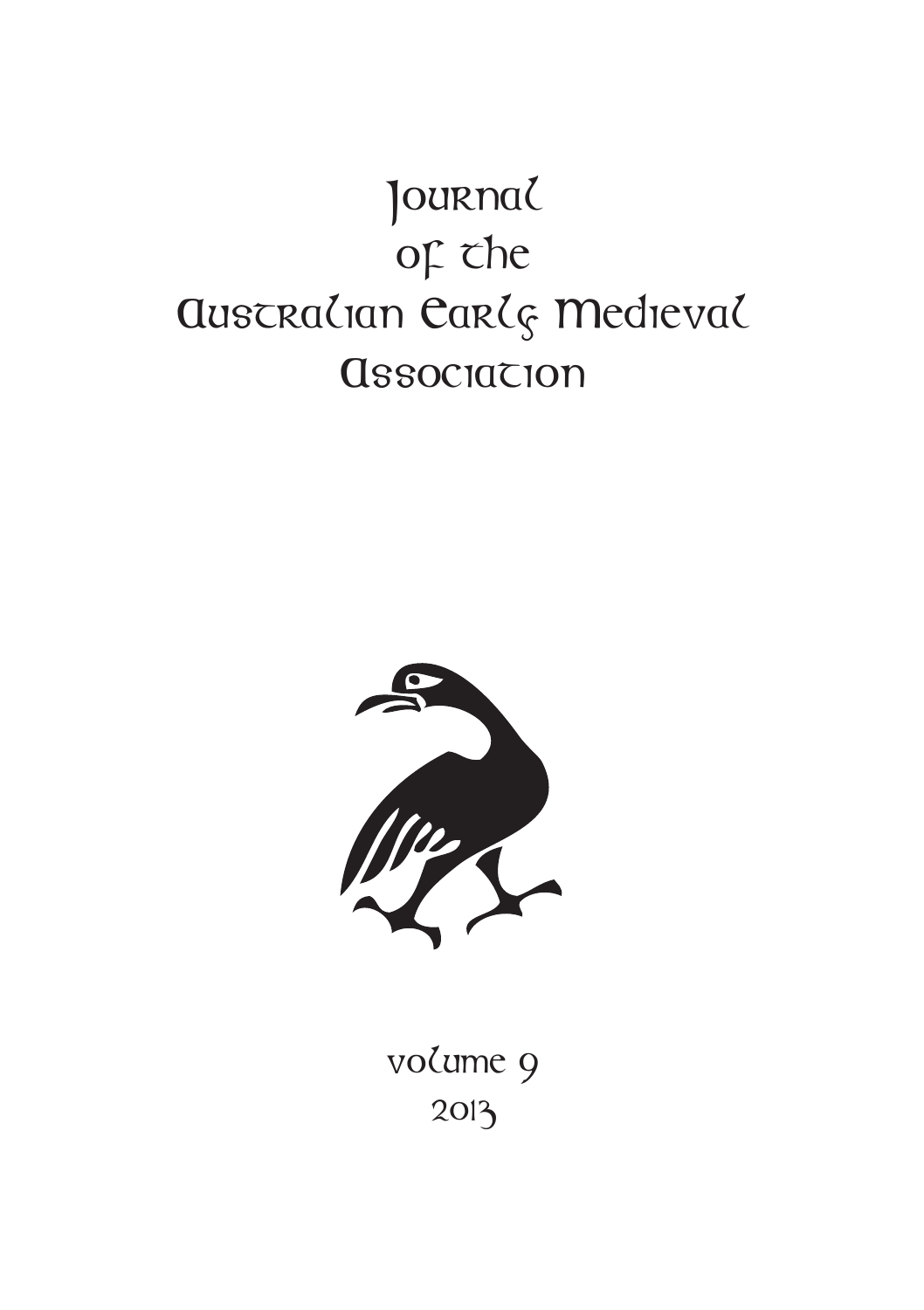*Published in Australia by* 

#### **The Australian Early Medieval Association Inc.**

Incorporated Association No A0045152M

The Australian Early Medieval Association encourages and supports the study of the early medieval period by facilitating the exchange of ideas and information amongst members. *Journal of the Australian Early Medieval Association* is distributed free to members of AEMA. This peer-reviewed journal of scholarly articles and book reviews, established in 2005, showcases both Australian and international research on all aspects of the early medieval period from Late Antiquity and the end of the Roman empire to the end of the eleventh century.

#### **Notes for Contributors**

The journal welcomes papers on historical, literary, archaeological, cultural, and artistic themes, particularly interdisciplinary papers and those that make an innovative and significant contribution to the understanding of the early medieval world and stimulate further discussion. For submission details, please see "Publications" on the association website: www.aema.net.au. Submissions then may be sent to journal@aema.net.au.

#### **ISSN: 1449-9320**

The material in this journal is copyright. Apart from any fair dealing for the purpose of private study, research, criticism, or review, as permitted under the Copyright Act, no part may be reproduced by any process without written permission from the authors and publisher.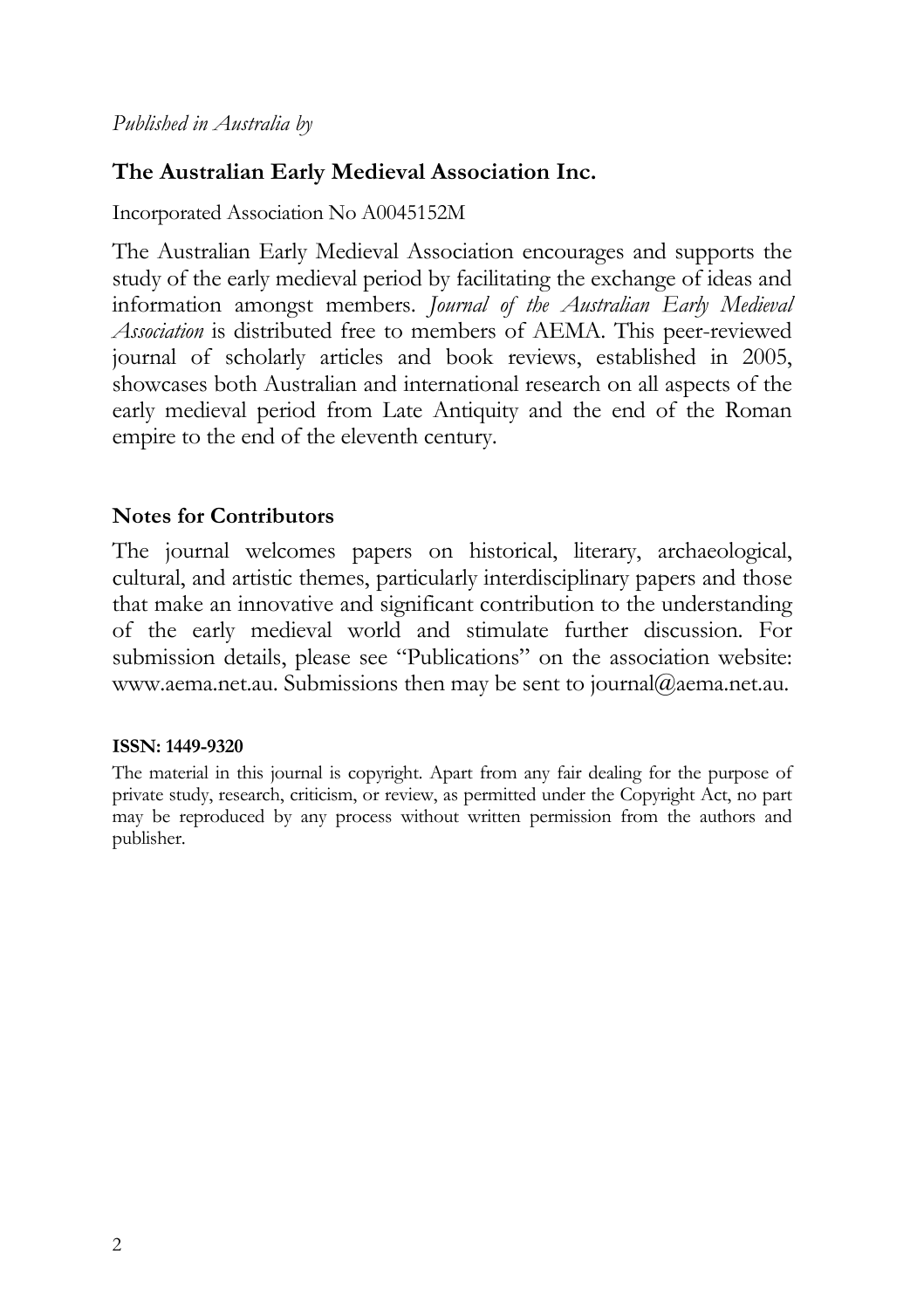### concents

| Editorial Advisory Board                                                                                                                             | 1            |
|------------------------------------------------------------------------------------------------------------------------------------------------------|--------------|
| Committee of the Australian Early Medieval Association 2013                                                                                          | $\mathbf{1}$ |
| <b>Articles</b>                                                                                                                                      |              |
| <b>NIGEL WESTBROOK</b><br>Notes towards the Reconstruction of the Forum of the Strategion<br>and its Related Roads in Early Byzantine Constantinople | 3            |
| STEPHEN JOYCE<br>Gildas and his Prophecy for Britain                                                                                                 | 39           |
| <b>SHANE H. MCLEOD</b><br>The Acculturation of Scandinavians in England:<br>A Consideration of the Burial Record                                     | 61           |
| <b>CHRIS BISHOP</b><br>Stretching the Truth? The 'Rack' in Anglo-Saxon England                                                                       | 89           |
| <b>Book Reviews</b>                                                                                                                                  |              |
| Darby, Peter, Bede and the End of Time<br>(reviewed by Denise M. Doyle)                                                                              | 113          |
| Ferreiro, Alberto, The Visigoths in Gaul and Iberia (Update):<br>A Supplemental Bibliography, 2007-2009<br>(reviewed by Geoffrey D. Dunn)            | 114          |
| Foot, Sarah, <i>Ethelstan: The First King of England</i><br>(reviewed by Shane McLeod)                                                               | 114          |
| Hamerow, Helena, David A. Hinton and Sally Crawford (eds),<br>The Oxford Handbook of Anglo-Saxon Archaeology<br>(reviewed by Roderick W. McDonald)   | 116          |
| Kershaw, Jane E., Viking Identities: Scandinavian Jewellery<br>in England<br>(reviewed by John Kennedy)                                              | 118          |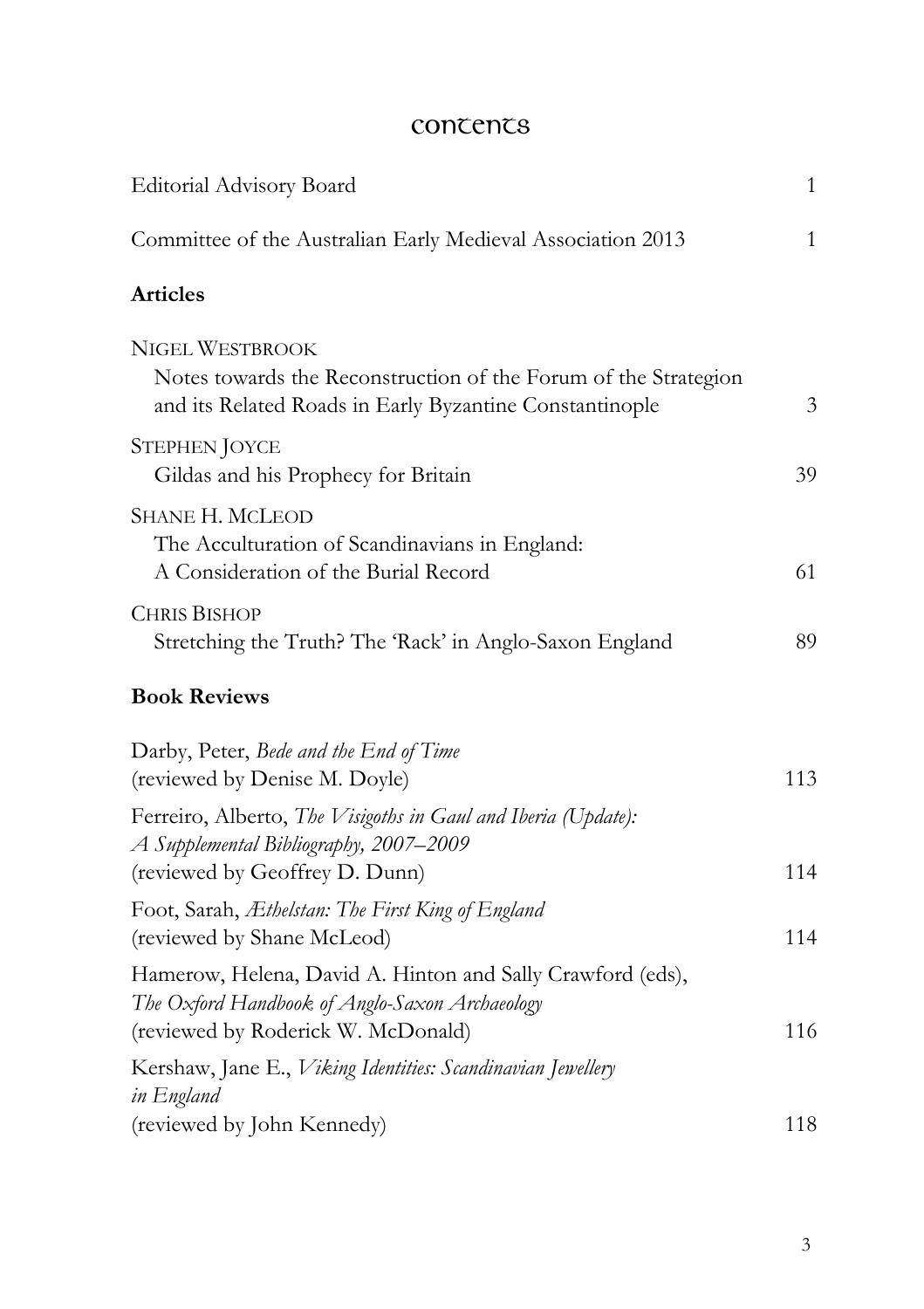| Lambert, Malcolm, Christians and Pagans: The Conversion of Britain from<br>Alban to Bede                                                                    |     |
|-------------------------------------------------------------------------------------------------------------------------------------------------------------|-----|
| (reviewed by Stephen Joyce)                                                                                                                                 | 119 |
| Licence, Tom, Hermits and Recluses in English Society 950-1200<br>(reviewed by Denise M. Doyle)                                                             | 120 |
| McCormick, Michael, Charlemagne's Survey of the Holy Land<br>(reviewed by Denise Doyle)                                                                     | 121 |
| Maximus the Confessor(translated by Stephen Shoemaker),<br>The Life of the Virgin<br>(reviewed by John D'Alton)                                             | 123 |
| Miller, Sarah Alison, Medieval Monstrosity and the Female Body<br>(reviewed by Chris Bishop)                                                                | 124 |
| O'Donoghue, Neil Xavier, The Eucharist in Pre-Norman Ireland<br>(reviewed by Denise Doyle)                                                                  | 125 |
| Peters, Greg, Peter of Damascus: Byzantine Monk and Spiritual Theologian<br>(reviewed by John D'Alton)                                                      | 126 |
| Raffensperger, Christian, Reimagining Europe: Kievan Rus'<br>in the Medieval World<br>(reviewed by Shane McLeod)                                            | 127 |
| Ranković, Slavica, et al. (eds), Modes of Authorship in the<br>Middle Ages                                                                                  |     |
| (reviewed by Hannah Burrows)                                                                                                                                | 129 |
| Roffe, David, Decoding Domesday<br>(reviewed by Tessa Morrison)                                                                                             | 130 |
| Rosenthal, Joel T. (ed.), Understanding Medieval Primary Sources:<br>Using Historical Sources to Discover Medieval Europe<br>(reviewed by Kathryn Smithies) | 132 |
| Royer-Hemet, Catherine (ed.), Canterbury: A Medieval City<br>(reviewed by Tessa Morrison)                                                                   | 133 |
| Rudolph, Conrad (ed.), A Companion to Medieval Art:<br>Romanesque and Gothic in Northern Europe                                                             |     |
| (reviewed by Kathryn Smithies)                                                                                                                              | 135 |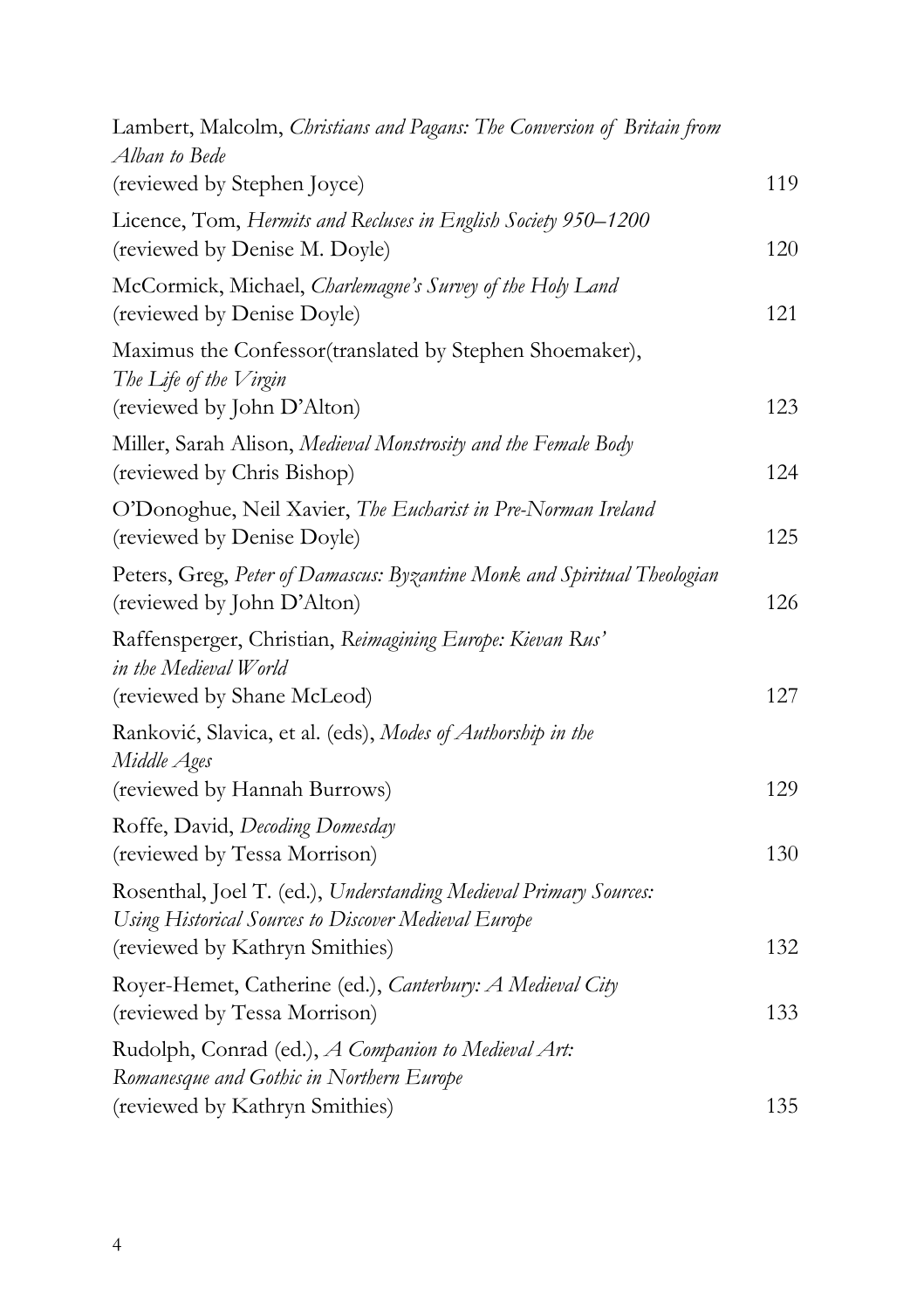| Saak, E.L., Creating Augustine: Interpreting Augustine<br>and Augustinianism in the Later Middle Ages                                                           |     |
|-----------------------------------------------------------------------------------------------------------------------------------------------------------------|-----|
| (reviewed by John D'Alton)                                                                                                                                      | 136 |
| Sarris, Peter, Empires of Faith: The Fall of Rome to the<br>Rise of Islam, 500-700                                                                              | 137 |
| (reviewed by Geoffrey D. Dunn)                                                                                                                                  |     |
| Staley, Lynn, The Island Garden: England's Language<br>of Nation from Gildas to Marvell<br>(reviewed by Roderick W. McDonald)                                   | 138 |
| Winroth, Anders, The Conversion of Scandinavia:<br>Vikings, Merchants and Missionaries in the Remaking of Northern Europe<br>(reviewed by Roderick W. McDonald) | 140 |
| Winstead, Karen A., The Life of Saint Katherine of Alexandria<br>by John Capgrave                                                                               |     |
| (reviewed by John Scahill)                                                                                                                                      | 142 |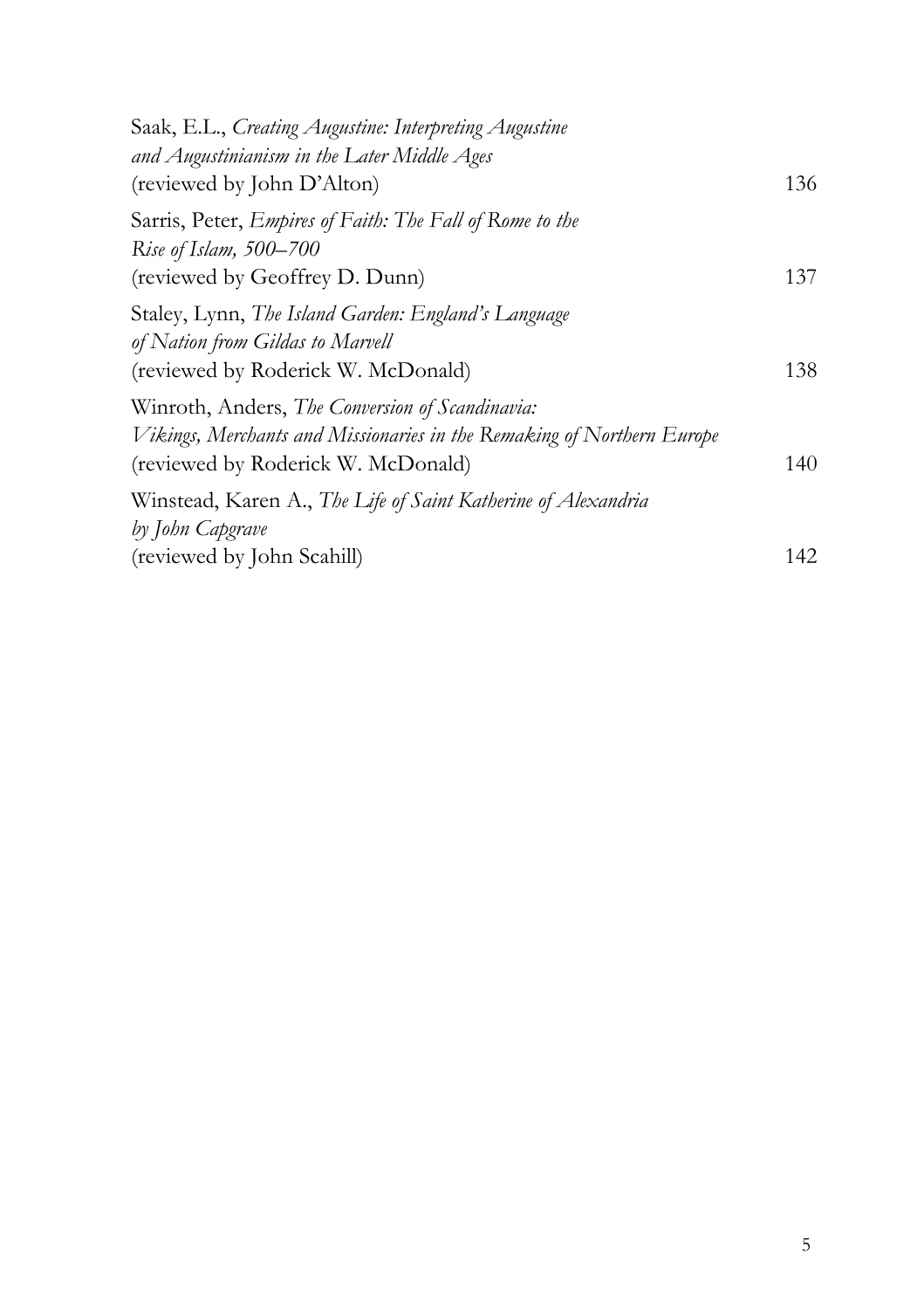# edicorial advisory board

Editor: Geoffrey D. Dunn Reviews Editor: Darius von Güttner Sporzyński Production Editor: Katrina Burge Members: Andrew Gillett, Macquarie University James Graham-Campbell, emeritus, University College London Rosemary Huisman, University of Sydney Joanna Huntington, University of Lincoln John Melville-Jones, University of Western Australia John Moorhead, emeritus, University of Queensland

# committee of the australian early medieval association 2013

John D'Alton Geoffrey D. Dunn Darius von Güttner Sporzyński Roderick McDonald Shane H. McLeod Timothy Scott Hollie Thomas Janet Wade (Katrina Burge)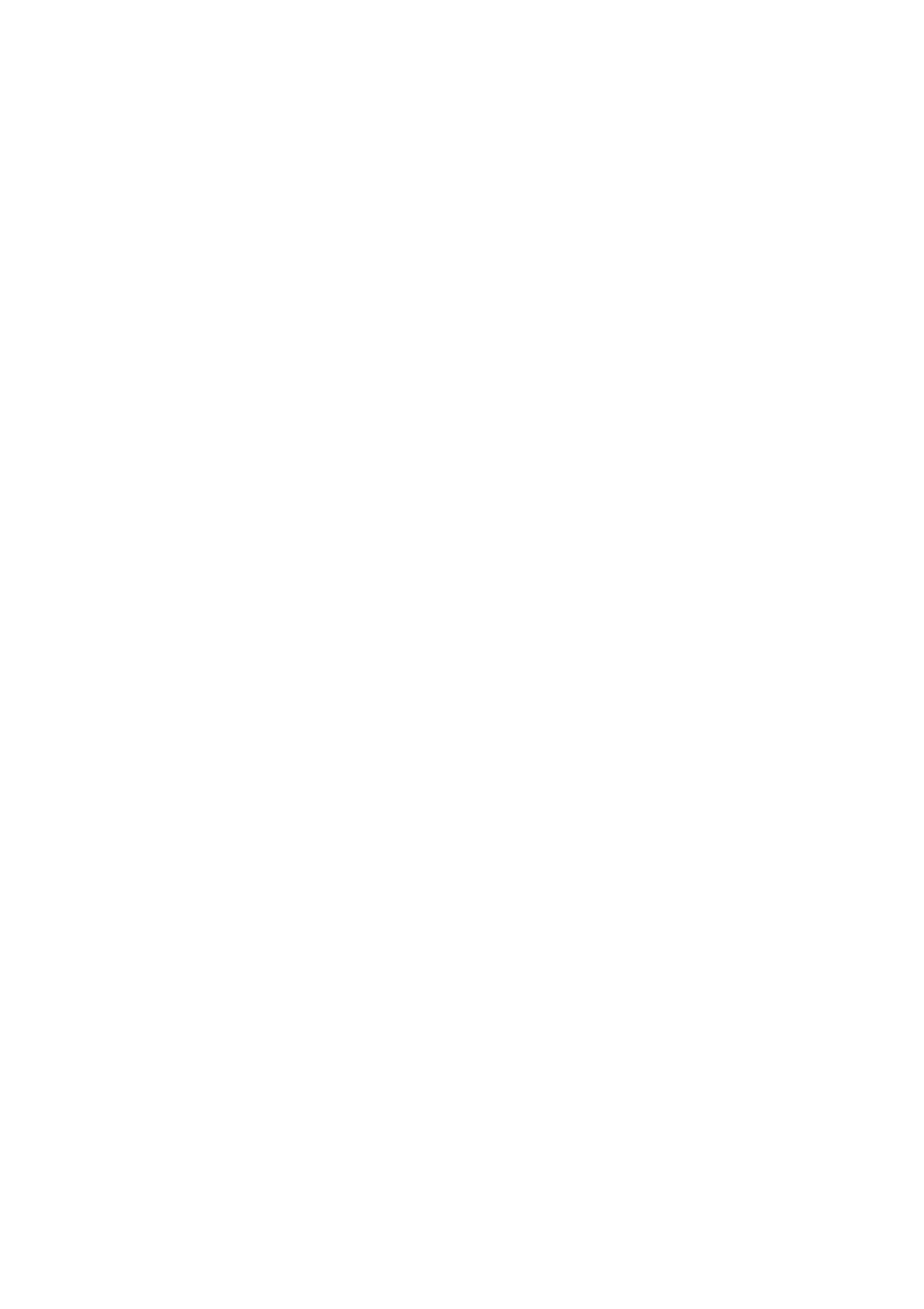## the acculturation of scandinavians in england: a consideration of the burial record

Shane H. McLeod University of Tasmania

#### Abstract

The portrayal of the 'Vikings' as an archetypal barbarian 'other,' wreaking death and destruction wherever they went, was already current in the medieval period, but in England the depictions became more extreme in the centuries after the attacks. This paper will focus on the texts and archaeology of ninth- and tenthcentury England and argue that in many respects Scandinavians were not as 'other' as later medieval writers believed. Furthermore, once Scandinavian groups settled in England the notion of 'otherness' appears to have quickly disappeared. Particular attention will be paid to the burial record as a means of identifying probable Scandinavians, and for evidence of acculturation to Anglo-Saxon Christian burial customs.1

Of all of the European 'barbarian' groups, it is perhaps the Vikings who have the largest place in public consciousness.<sup>2</sup> Indeed, this popular response is one of the reasons that the term 'Viking' is problematic and 'Scandinavian' is preferred in this paper.3 Although the portrayal of Scandinavian invaders and settlers has changed over the centuries, medieval sources did present Scandinavian groups as different to those who were being raided; in particular, emphasis was often placed on their non-Christian status. Yet as R.I. Page's analysis of the English material made clear, the vitriolic language, including "that filthy race," "pagans," and "barbarians," was usually written by medieval historians commenting on much earlier events and their accounts are often at odds with the reports found in the main historical source, *Anglo-Saxon Chronicle*  (hereafter *ASC*).4 For example, the gory details of the martyrdom of

<sup>&</sup>lt;sup>1</sup> I would like to thank the reader for the most helpful comments. All errors remain my own.

<sup>2</sup> Recent examples of the continuing popularity of Vikings amongst the general public are the 2011 film *Thor* and the series of Viking novels by Tim Severin. 3 Putting aside modern images of hairy warriors in horned helmets, technically a Viking was

someone who raided, so it does not encompass non-combatants such as peaceful settles, crafts-people, traders, women and children. 'Scandinavian' is used to denote someone who was likely to have had an ancestral home in Scandinavia, regardless of where they currently resided or were born, and displayed some Scandinavian cultural traits, such as jewellery with Scandinavian art motifs and speaking the Old Norse language.

<sup>4</sup> R.I. Page, *'A Most Vile People': Early English Historians on the Vikings* (London: Viking Society for Northern Research, 1987). An exception is Asser's *Life of King Alfred* written in 893, but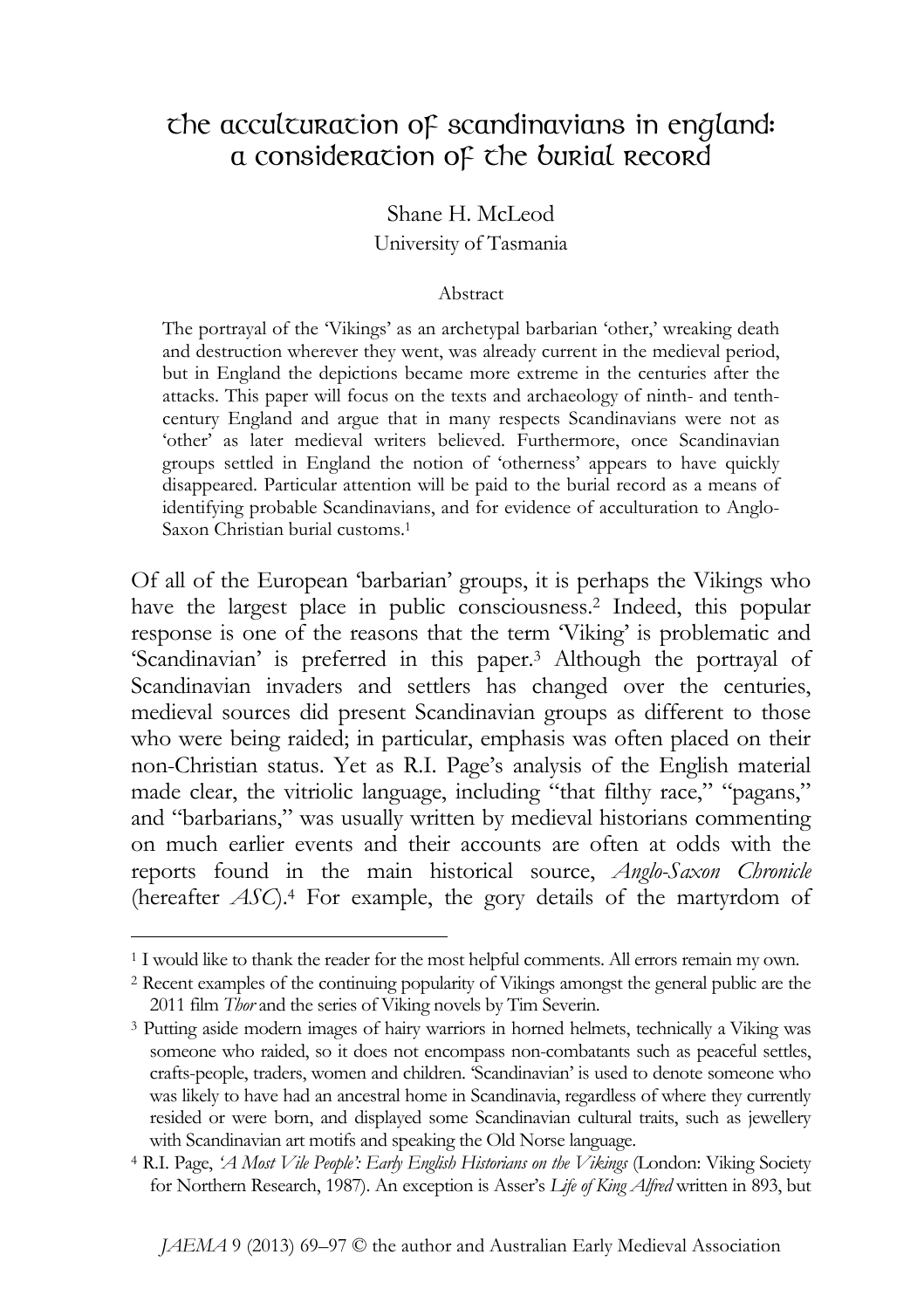St Edmund and reports of the wanton destruction of churches by the Scandinavians both emanate from texts written a century or more after the (possible) events described.5 Instead, the primary sources suggest that, although points of difference are evident, in many respects the Scandinavians who raided and settled England in the ninth and tenth centuries had many similarities to the Anglo-Saxons whom they fought. Following a brief review of the origins of both groups and an analysis of the contemporary written record, this paper will concentrate on the evidence from Scandinavian burials as, due to conscious choices being involved, different Scandinavian burial practices found in England provide a valuable guide to cultural differences and efforts at acculturation. A comparison of the burial record with the ornamental metalwork evidence will also be made to extend the discussion of 'acculturation.' The paper will focus on the main period of Scandinavian settlement, from  $\epsilon$ ,  $865-950$ . Due to the process of acculturation it is difficult to distinguish between Scandinavian and Anglo-Saxon burials after 950, and indeed often before that date, and this aspect of difference effectively disappears.

Considering their similar geographic origins, cultural similarities between Scandinavians and Anglo-Saxons should come as little surprise. Of the three Anglo-Saxon groups who invaded Britain named by Bede, two, the Angles and Jutes, came from what would become Viking Age Denmark, whilst other evidence suggests participation in the migration from groups elsewhere in Scandinavia.6 Consequently, Scandinavians and

*English Church and People* [Harmondsworth: Penguin, 1978], 56). For the likely participation of people from Scandinavia beyond Jutland in particular ,see J. Hines, *The Scandinavian Character of Anglian England in the pre-Viking Period*, British Archeological Reports British Series, vol. 124 (Oxford: British Archaeological Reports, 1984) especially 270–285; and J. Hines, "The Scandinavian Character of Anglian England: An Update," in M. Carver (ed.), *The Age of Sutton Hoo: Seventh Century in North-western Europe* (Woodbridge: Boydell Press, 1992), 315–329.

 $\ddot{ }$ 

his description of the Scandinavians is not as extreme as later works by Æthelweard and Henry of Huntingdon. See Page for commentary.

<sup>5</sup> The earliest account of Edmund being shot full of arrows and beheaded in 870/871 occurs in Abbo of Fleury's *Passion of St Edmund* written in 985–987. For a translation, see Abbo of Fleury, "Passio Sancti Eadmundi/The Passion of Saint Eadmund," in F. Hervey (ed. and trans.), *Corolla Sancti Eadmundi: The Garland of Saint Edmund King and Martyr* (London: J. Murray, 1907), 18–35. A good example of later 'additional' material regarding attacks on churches is found in the mid-twelfth century work *Liber Eliensis* 1.40 (J. Fairweather [trans.], *Liber Eliensis: A History of the Isle of Ely from the Seventh Century to the Twelfth* [Woodbridge: Boydell Press, 2005], 73–74). 6 Bede, *Historia ecclesiastica gentis Anglorum* 1.15 (L. Sherley-Price [trans.], *Bede: A History of the*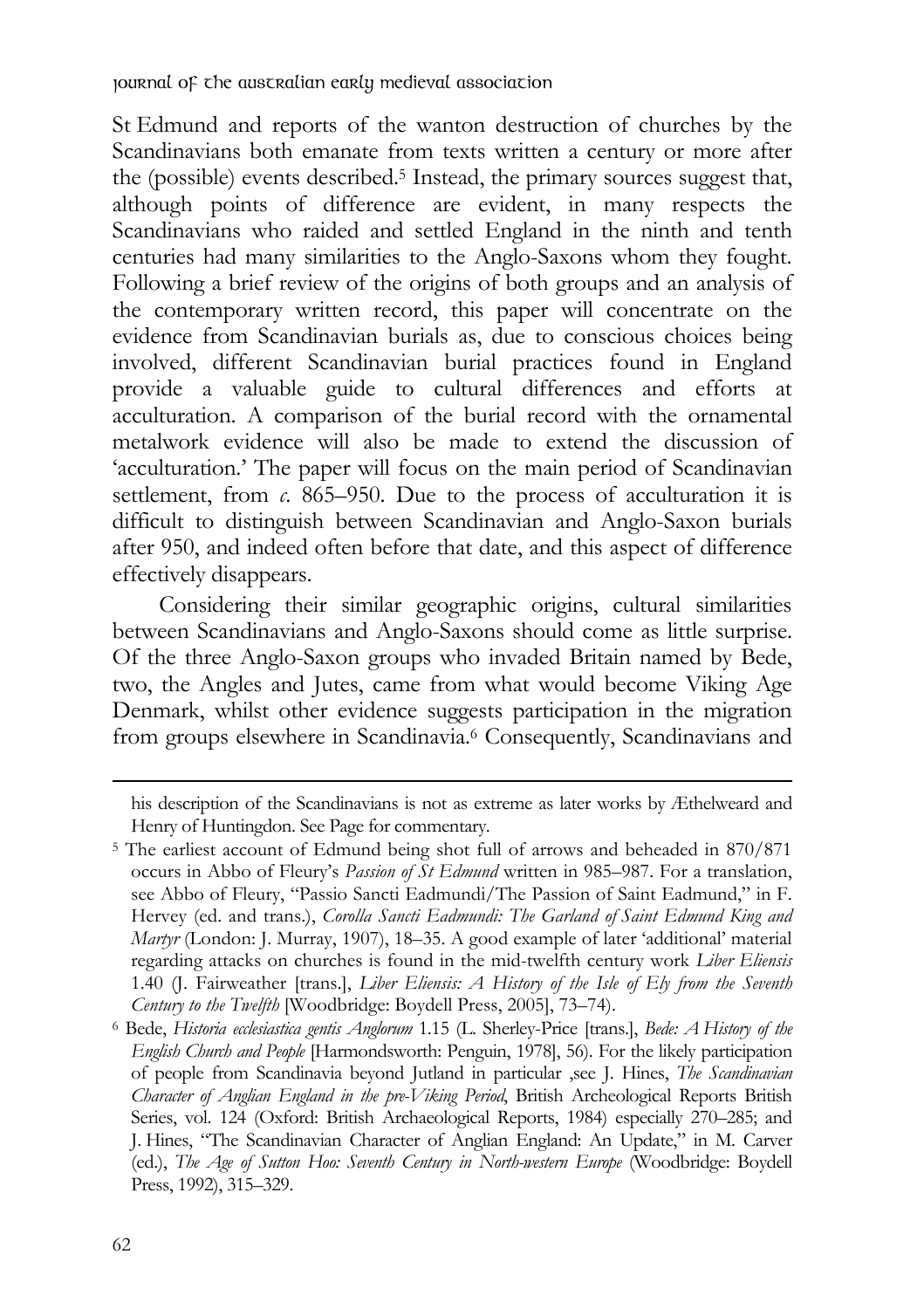Anglo-Saxons shared legendary heroes and ancestors, and Old Norse and Old English are likely to have been mutually intelligible to a degree during the Viking Age.7 Similarly, most of the events in the Anglo-Saxon poem *Beowulf* take place in Scandinavia and both Scandinavians and Anglo-Saxons would have recognised the heroic culture that the poem depicts. Consequently, in many respects Scandinavians were more akin to distant cousins to the Anglo-Saxons than an alien 'other.' Indeed, someone working with migration theory would consider Viking Age Scandinavian settlement in England as an expected continuation of migration along the routes from Scandinavia established centuries earlier.8

The most significant cultural difference between Anglo-Saxons and Scandinavians in the mid-ninth to mid-tenth centuries is that the Anglo-Saxon kingdoms had converted to Christianity, at least officially, by the late seventh century, whereas when the first Scandinavian settlements occurred in England from 876, the immigrants appear to have been pagan.9 Indeed, the successful conversion of Scandinavia is generally dated from *c*. 965 and the conversion of the Danish king Harald Bluetooth.10 It is this difference which is highlighted by Asser, a Welsh monk at the court of Wessex, in his biography of King Alfred, in which

<sup>7</sup> For example Anglo-Saxon Woden is Scandinavian Óðinn, Thunor is Þórr, etc. For the likelihood of mutual intelligibility, see M. Townend, *Language and History in Viking Age England. Linguistic Relations between Speakers of Old Norse and Old English*, Studies in the Early Middle Ages, vol. 6 (Turnhout: Brepols, 2002).

<sup>8</sup> For a discussion of migration theory and its applicability to medieval migrations, see D. Anthony, "Prehistoric Migration as Social Process," in J. Chapman and H. Hamerow (eds), *Migrations and Invasions in Archaeological Explanation*, British Archaeological Reports International Series, vol. 664 (Oxford: British Archaeological Reports, 1997), 21–32. For its application to the Scandinavian migration to England in the ninth-century, see S.H. McLeod, *The Beginning of Scandinavian Settlement in England: The Viking Great Army and Early Settlers, c. 865–900*, Studies in the Early Middle Ages, vol. 29 (Turnhout: Brepols, 2013).

<sup>9</sup> The conversion of the Anglo-Saxons is principally known from Bede's *Historia ecclesiastica gentis Anglorum*. The baptism of individual Norse-speaking people is reported on the continent in the eighth and ninth centuries, but neither Scandinavia nor any Viking settlements are known to have been completely converted prior to 875. See B. Sawyer, P. Sawyer, and I. Wood (eds), *The Christianization of Scandinavia Report of a Symposium held at Kungalv, Sweden 4–9 August 1985* (Alingså: Viktoria Bokforlags, 1987). The notice of the first settlement in England can be found in M.J. Swanton (ed. and trans.), *The Anglo-Saxon Chronicles* (London: Phoenix, 2000) annal for 876, 74. The earliest extant version, the 'A' text, will be cited unless otherwise specified.

<sup>10</sup> For a detailed investigation of the conversion of Scandinavia see A. Sanmark, *Power and Conversion: A Comparative Study of Christianization in Scandinavia*, Occasional Papers in Archaeology, vol. 34 (Uppsala: Uppsala University, 2004).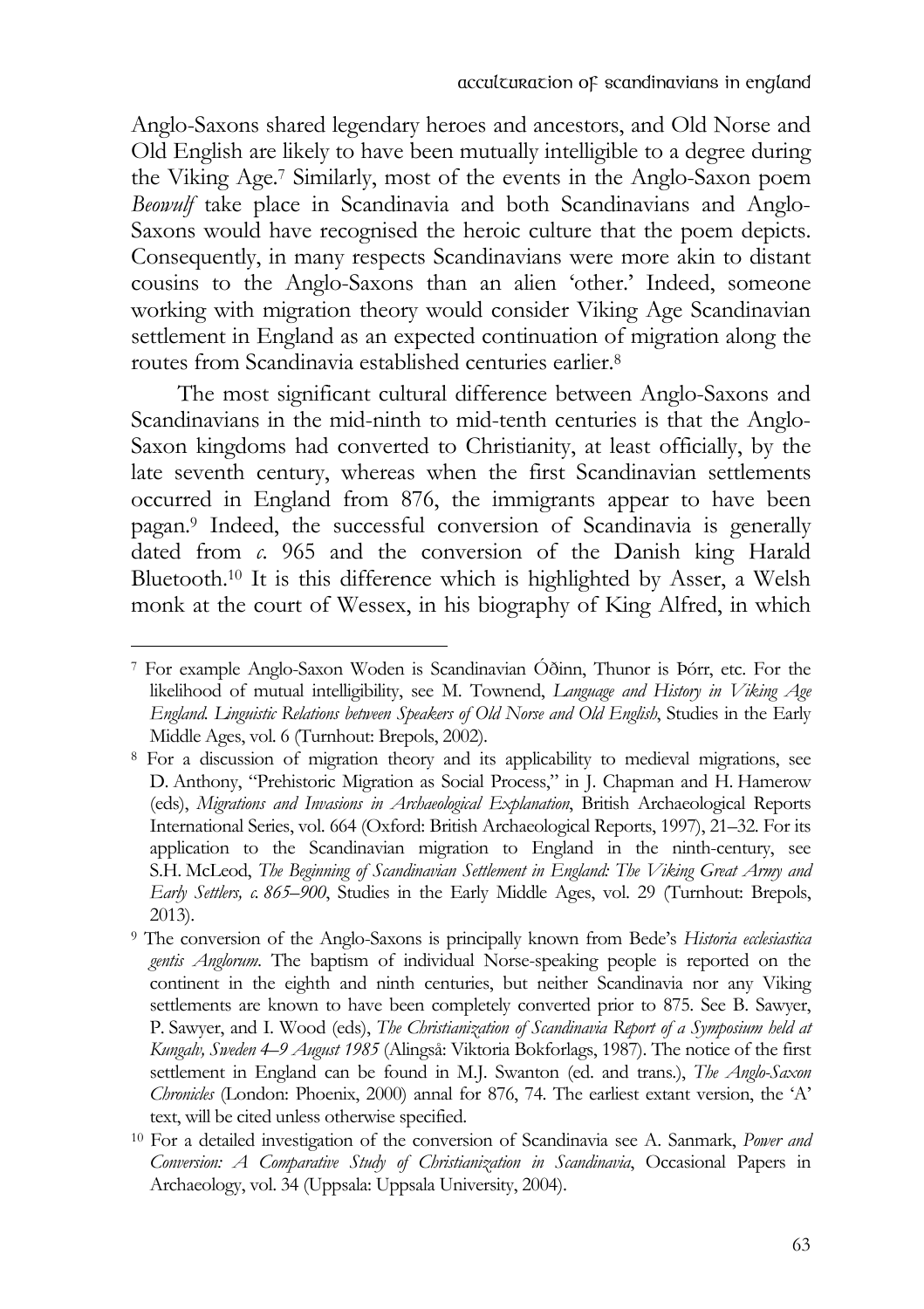he often uses the Latin *pagani* for the Scandinavians, including one instance in which it is used as an ethnic name for them.11 Indeed, Asser has been accused of deliberately creating a sense of religious war.12 As will be discussed below, this is in stark contrast to the text from which he was getting much of his information: *ASC*. 13

It is curious that terms such as "heathens," "pagans," and "barbarians" were not used for the Scandinavian conquerors and settlers in the earliest version of *ASC* (recension A), particularly since the annals of the period covered by this paper are thought to have been written soon after the events described.14 The conquests that culminated in the first recorded settlements of Scandinavians in England were instigated by a group commonly referred to as the great army (a rendering of the Old English *micel here*), for which *ASC* usually uses the terms "raiding-army" (*here*) and "Danes" (*Deniscan*).15 The oft-quoted "great heathen raidingarmy" (*mycel hæðen here*) does not actually occur in the earliest extant version of *ASC*, but instead appears in later recensions.16 Even if the absence of 'heathen' in the annal for 866 in *ASC* 'A' is discounted, it is somewhat startling that the term rarely appears elsewhere in any of the recensions of *ASC* for the activities of the Scandinavians. The annal for

 $\overline{a}$ 

<sup>11</sup> For Asser's use of *pagani* see R.I. Page, "The Audience of *Beowulf* and the Vikings," in C. Chase (ed.), *The Dating of Beowulf* (Toronto: University of Toronto Press, 1997), 113–122, at 119. For the text see Asser, *Life of King Alfred* in S. Keynes and M. Lapidge (eds and trans.), *Alfred the Great. Asser's* Life of King Alfred *and Other Contemporary Sources* (London: Penguin Books, 1983).

<sup>12</sup> Keynes and Lapidge, *Alfred the Great*, 230–231, n. 12. 13 Asser largely borrows from *ASC* down to the annal for 887. See Keynes and Lapidge, *Alfred the Great*, 55–56. For the bias of the written sources, see P.H. Sawyer, *The Age of the Vikings*, 2nd edn (London: Palgrave Macmillan, 1971), 31–32.<br><sup>14</sup> *ASC* is thought to have been in existence by 890/892 according to B.E. Yorke, "The

Representation of Early West Saxon History in the Anglo-Saxon Chronicle," in A. Jorgensen (ed.), *Reading the Anglo-Saxon Chronicle: Language, Literature, History*, Studies in the Early Middle Ages, vol. 23(Turnhout: Brepols, 2010), 141–159, at 158. 15 For the original text, see J. Bately (ed.), *The Anglo-Saxon Chronicle: A Collaborative* 

*Edition*, vol. 3: *MS A* (Cambridge: D.S. Brewer, 1986). An example of *here* can be found in the annal for 869 and *Deniscan* in 870 on 47. 16 The term has recently been used as the chapter title, "The 'Great Heathen Army'

in England," in R. Hall, *Exploring the World of the Vikings* (London: Thames and Hudson, 2007), 82–85, at 82. For the text without 'heathen' see *ASC* 866 (Bately, *The Anglo-Saxon Chronicle*, 47). 'Heathen' appears in texts B, C, D, and E. For the texts side by side see B. Thorpe (ed. and trans.), *The Anglo-Saxon Chronicle According to the Several Original Authorities*, vol. 1: *Original Texts* (Wiesbaden: Kraus Reprint, 1964), 130–131. For the dating of the different manuscripts, see Swanton, *The Anglo-Saxon Chronicles*, xxi–-xxviii.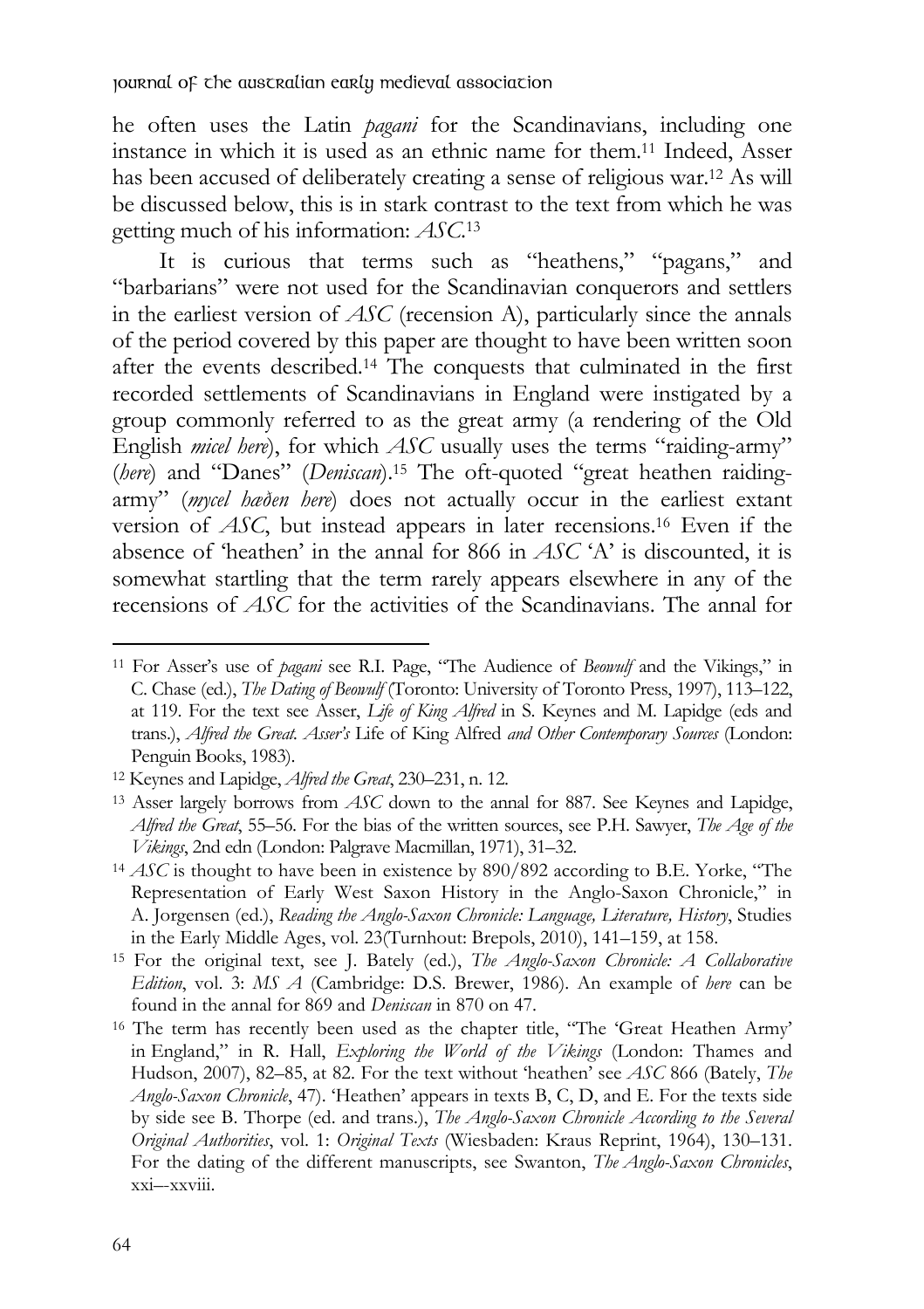871 describes two of the Scandinavian leaders as "heathen kings" (*hęþnan cyningas*), which would suggest that some members of the army would also be pagans. But the term "heathen" does not appear again until the poem known as *The Capture of the Five Boroughs* which makes up much of the annal for 942 in recensions A, B, C, and D.17 So for seventy years, a period that saw almost yearly battles between Anglo-Saxons and various Scandinavian groups and witnessed Scandinavian control and settlement of much of eastern and northern England, *ASC* fails to highlight the religion of the Scandinavians. The closest *ASC* otherwise comes to highlighting religious differences are two entries, for 893 and 896, when the Anglo-Saxon forces are described as "Christians," which may suggest that the Scandinavians whom they had just defeated were not Christian.18 Similarly, that some Scandinavians were baptised in England may suggest that they had not been Christian previously.19 The evidence of *ASC* does not mean that most of the Scandinavians were not "heathens," but it clearly demonstrates that any religious difference was of little interest to the chroniclers.

Indeed, the Scandinavians conquering and settling England were not portrayed as being particularly barbaric or 'other' in *ASC*. The only unusual practices recorded are the swearing of oaths on a sacred ring in 876 and perhaps the use of a raven banner in 878.20 The main difference highlighted in *ASC* about the Scandinavians is not about religious practices, attacks on the church or churchmen, or the ritual killing of captured Anglo-Saxon kings, all of which were attributed to Scandinavians in England during this period by later medieval, and indeed some modern, historians. Instead, the point of difference mentioned in *ASC* is one of trust, with the Scandinavians being accused of not

<sup>17</sup> ASC 871 (Bately, The Anglo-Saxon Chronicle, 48) and 942 (Bately, The Anglo-Saxon Chronicle, 73).

<sup>&</sup>lt;sup>18</sup> Ibid., 893 (Bately, *The Anglo-Saxon Chronicle*, 58 and 61).<br><sup>19</sup> For example, Guthrum and twenty-nine other members of the great army were baptised after being defeated by Alfred of Wessex in 878; and Alfred and Æthelred of Mercia were godfathers of two sons of the Viking leader Hæsten, *ASC* 878 (Swanton, *The Anglo-Saxon Chronicles*, 76) and 893 (Swanton, *The Anglo-Saxon Chronicles*, 86). 20 Ibid., 876 (Swanton, *The Anglo-Saxon Chronicles*, 74) and 878 (Swanton, *The Anglo-Saxon* 

*Chronicles*, 77) from 'E' recension. The raven banner is not mentioned in the 'A' manuscript but in the later 'E' recension. For the uses of raven symbolism by Scandinavians (primarily based on later sources), see L. Wild, "The Raven Banner at Clontarf: The Context of an Old Norse Legendary Symbol," in K.L. Burge (ed.), *Vikings and their Enemies* (Melbourne: Viking Research Network, 2008), 37–48.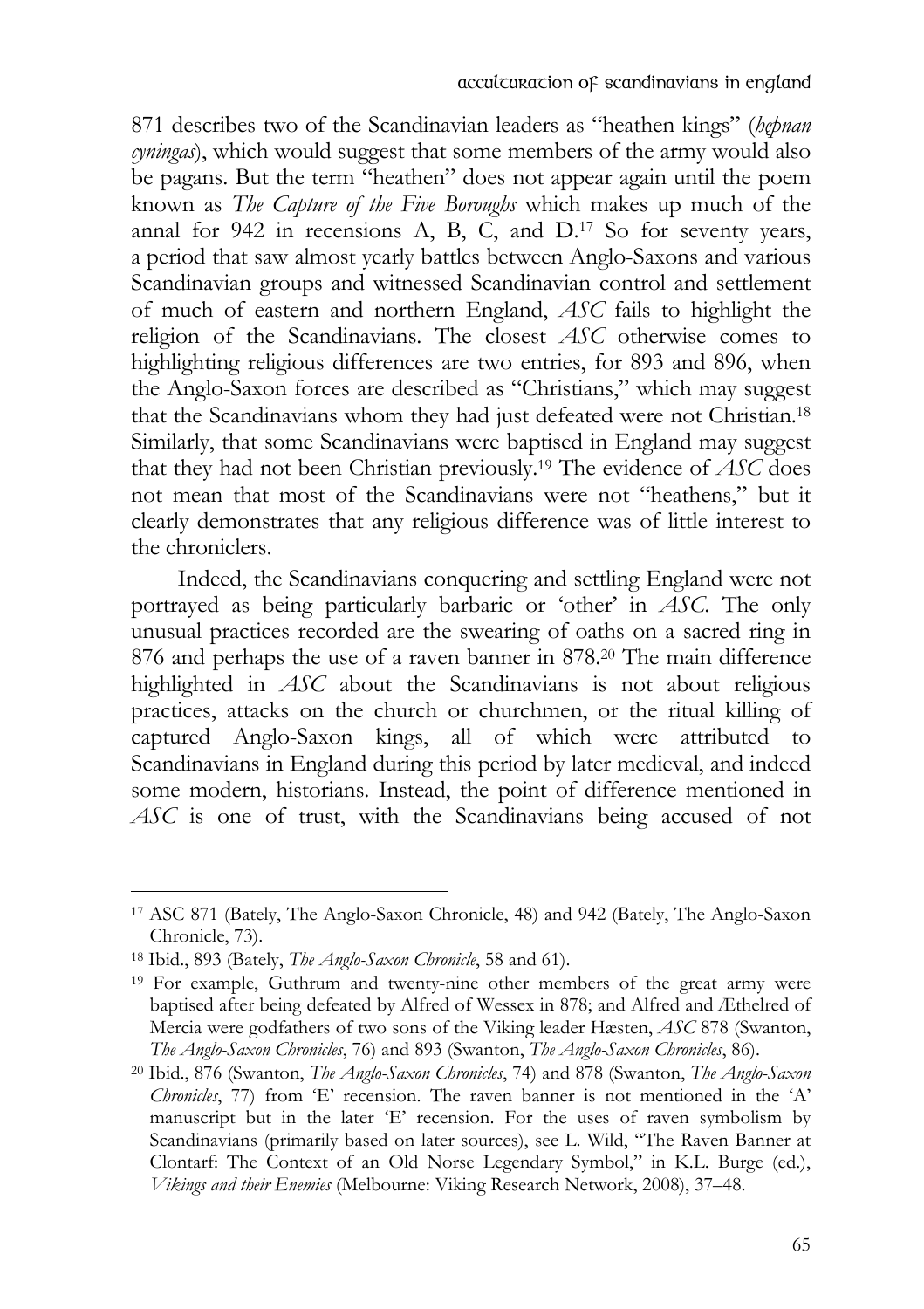honouring the terms of peace agreements.<sup>21</sup> Indeed, when agreements were adhered to special comment is made as though it was unexpected.<sup>22</sup> However, from a modern perspective the alleged untrustworthiness of Scandinavians is not always clear. Apart from the possible language difficulties of recent Scandinavian immigrants understanding the specifics of an agreement with Anglo-Saxons, and how well they recognised the boundaries of different Anglo-Saxon kingdoms, it is impossible to know, for example, how important the great army leader Guthrum considered his oaths sworn to Alfred on the sacred ring in 876 to be.23 More dubious still are the records of the descendants of Scandinavians, by now long settled and in political control of the kingdoms of East Anglia and southern Northumbria (then centred on York), breaking the peace against King Edward of Wessex. When Edward spent five weeks inside enemy territory in 909, raiding it and killing many men and destroying much property, there is no mention of him breaking the peace.24 This is despite a peace agreement being confirmed between Edward and the East Anglians and Northumbrians in 905, and no mention of hostilities prior to Edward's raid.25 Yet when the Northumbrians raided Edward's territory the following year, presumably in retaliation (they apparently scorned a new peace deal offered by Edward), they are accused of breaking the peace.26 There can be little doubt that the accounts of the untrustworthiness of Scandinavians in *ASC* are biased.

That the failure to honour agreements is the one point of difference from the Anglo-Saxons consistently mentioned in *ASC* suggests that in other regards, such as their appearance and their way of waging war, the Scandinavians were either considered to not be so different, or that the difference was not worth mentioning. Indeed, the first Scandinavian king of East Anglia, Guthrum, has his death recorded in *ASC* as though he was an accepted king of an Anglo-Saxon kingdom. The chronicle even recorded both his Scandinavian name and his Anglo-Saxon baptismal

 $\ddot{ }$ 

<sup>21</sup> See, for example, ASC 876 (Swanton, The Anglo-Saxon Chronicles, 74); 885 (Swanton, The Anglo-Saxon Chronicles, 80); 894 (Swanton, The Anglo-Saxon Chronicles, 84); 911 (Swanton, The Anglo-Saxon Chronicles, 86–87); 917 (Swanton, The Anglo-Saxon Chronicles, 96); 918 (Swanton, The Anglo-Saxon Chronicles, 98); and 921 (Swanton, The Anglo-Saxon Chronicles, 101).

<sup>22</sup> For example, on the great army's last dealings with Alfred, see ibid. 877 (Swanton, The Anglo-Saxon Chronicles, 74) and 878 (Swanton, *The Anglo-Saxon Chronicles*, 76).<br><sup>23</sup> Ibid., 876 (Swanton, *The Anglo-Saxon Chronicles*, 74).<br><sup>24</sup> Ibid., 910 (Swanton, *The Anglo-Saxon Chronicles*, 94 and 96).<br><sup>25</sup> Ibi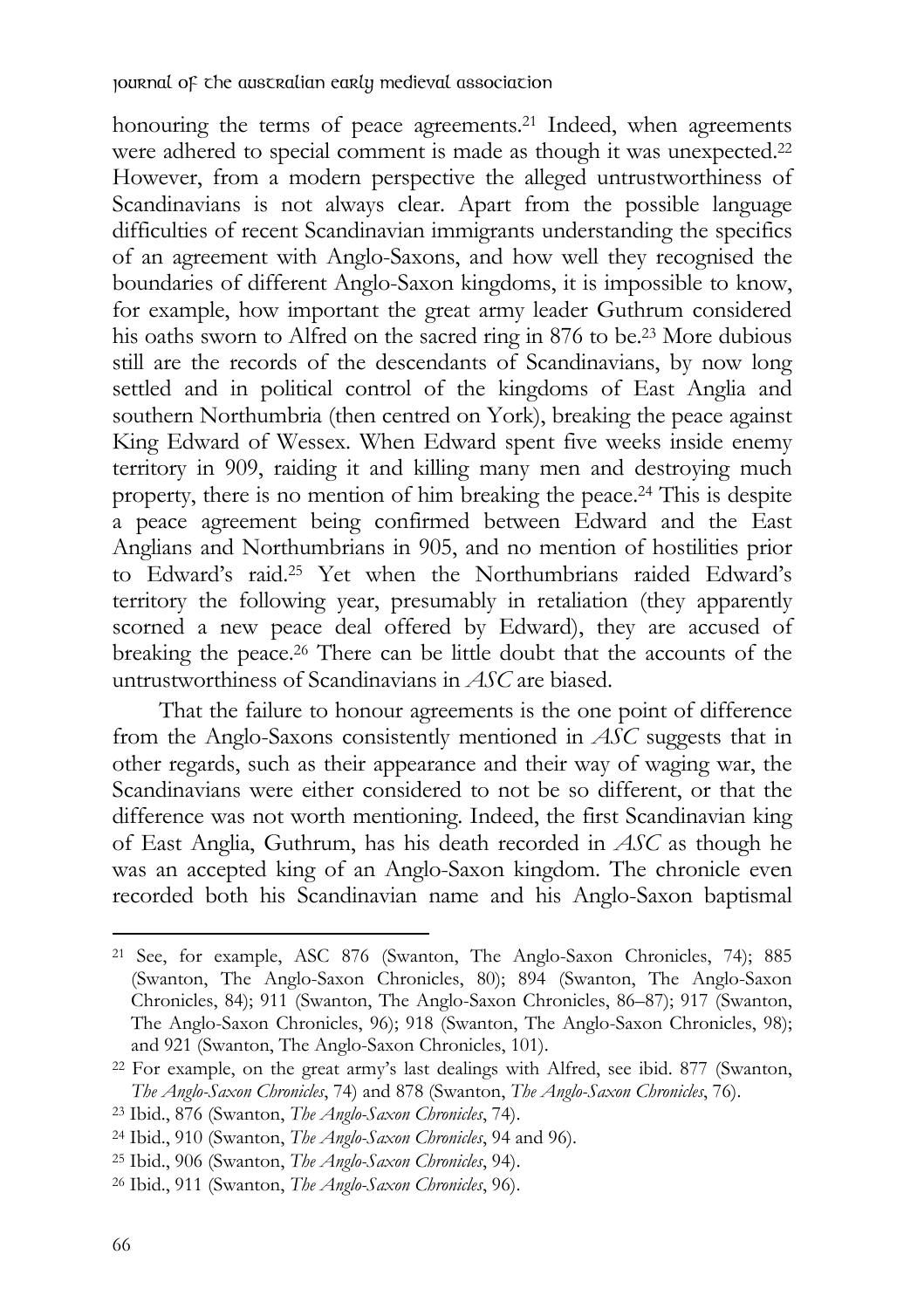name, Æthelstan, and makes no negative comments.27 It has been noted that only the deaths of Scandinavian leaders killed by Anglo-Saxons are recorded in *ASC*, so the recording of Guthrum's death is an exception which demonstrates that this former enemy had become an accepted part of the Anglo-Saxon political landscape.28

In terms of possible differences, the failure of largely contemporary annals to mention attacks on churches is surprising as one would consider it to be of interest to both the chroniclers and their audience. The destructive impact of the great army on St Wystan's at Repton, Derbyshire, then in the centre of the kingdom of Mercia, which was incorporated into their winter fort of 873–874, is obvious from recent excavations.29 This provides some credibility to other accounts of Scandinavian attacks on churches, for example the twelfth-century addition to the Peterborough text ('E') of *ASC* recording an attack on Peterborough in 870, although the severity of the attack may be an exaggeration.30 The destruction of St Wystan's is not recorded in any text of *ASC*, perhaps suggesting that it was not known to the Wessex-based chronicler. It is also the only certain example of Scandinavians having a detrimental effect on a church building. Indeed, the failure of *ASC* to mention any Scandinavian attacks on churches in Wessex, despite their extensive campaigns there in the 870s and 890s, strongly suggests that churches were not badly damaged. If this were the case then it argues against the notion of Scandinavian armies deliberately destroying churches, and the damage done to St Wystan's appears to have been due to practical logistics rather than anti-Christian sentiment. There are other candidates for church buildings damaged by Scandinavian armies, most notable Monkwearmouth, Durham, where burning was evident, but problems with precisely dating such damage makes it impossible to attribute the destruction to Scandinavians. Additionally, there exists evidence of some continuity at many of the sites that later medieval

<sup>27</sup> Ibid., 890 (Swanton, *The Anglo-Saxon Chronicles*, 82). 28 J. Stodnik, "Sentence to Story: Reading the Anglo-Saxon Chronicle as Formulary," in A. Jorgensen (ed.), *Reading the Anglo-Saxon Chronicle: Language, Literature, History*, Studies in the Early Middle Ages, vol. 23 (Turnhout: Brepols, 2010), 91–111, at 101. 29 M. Biddle and B. Kjølbye-Biddle, "Repton and the 'great heathen army' 873–4,"

in J. Graham-Campbell, R.A. Hall, J. Jesch, and D.N. Parsons (eds), *Vikings and the Danelaw: Select Papers from the Proceedings of the Thirteenth Viking Congress* (Oxford: Oxbow Books, 2001), 45–96, at 57–60.

<sup>30</sup> For the attack see *ASC* 870 (Swanton, *The Anglo-Saxon Chronicles*, 71), recension 'E'.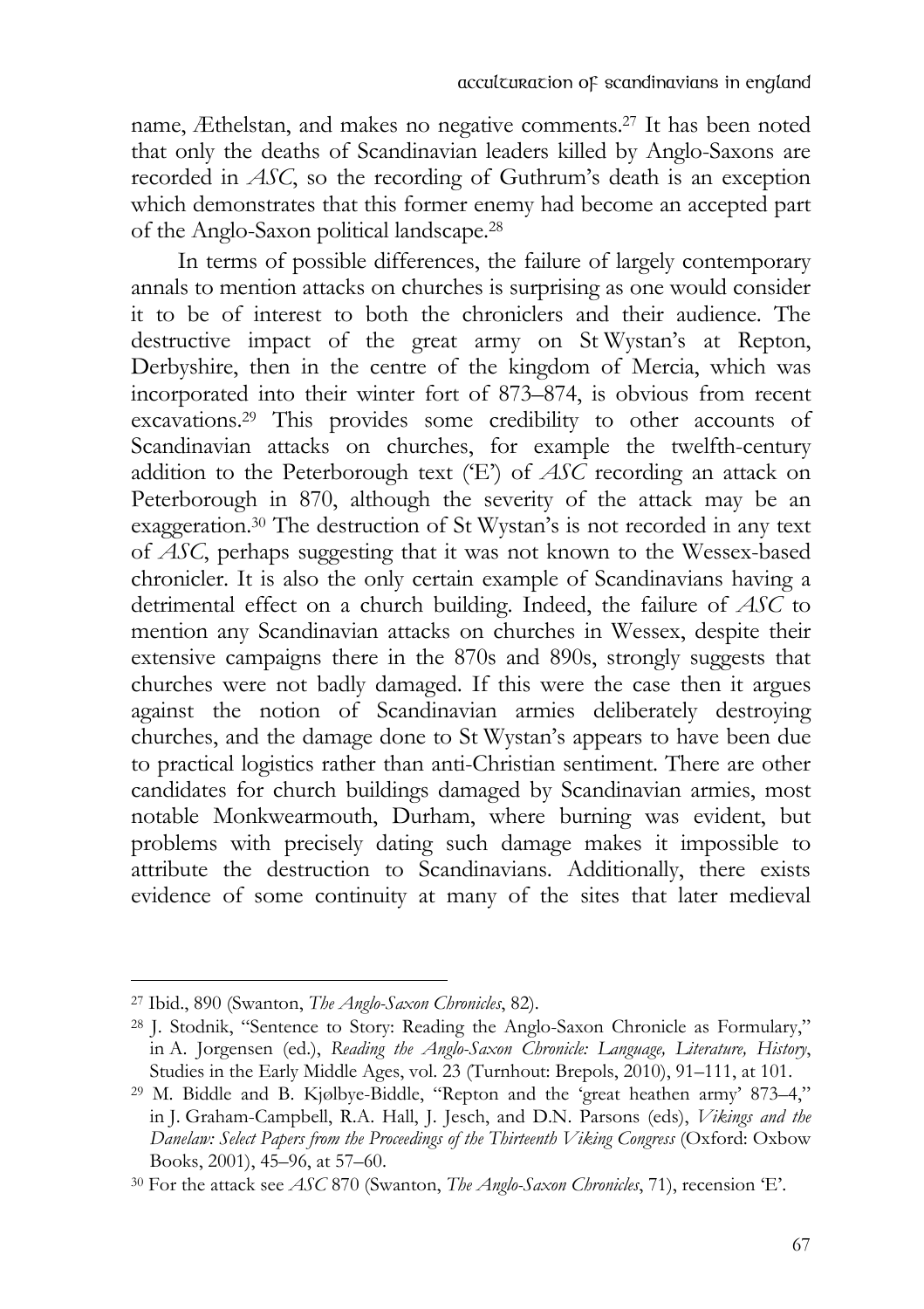Journal of the Australian Early Medieval Association

writers claimed were destroyed by Scandinavians.<sup>31</sup> So far those Scandinavians who settled in England do not appear to have been particularly 'other' or barbaric.

Yet when the burial evidence is considered some clear differences emerge, despite, again, the silence on the matter in the written sources. Following a brief overview of the Scandinavian burial evidence, its significance will be discussed.<sup>32</sup>



**Figure 1 Scandanavian burials in England, c. 865–950**  Source*:* Map drawn by Aurore McLeod.

 $\overline{a}$ 

<sup>&</sup>lt;sup>31</sup> For an overview of the evidence for the destruction and survival of church buildings see D.M. Hadley, *The Vikings in England: Settlement, Society and Culture* (Manchester: Manchester University Press, 2006), 194–207

<sup>32</sup> For a map of the burials see fig. 1.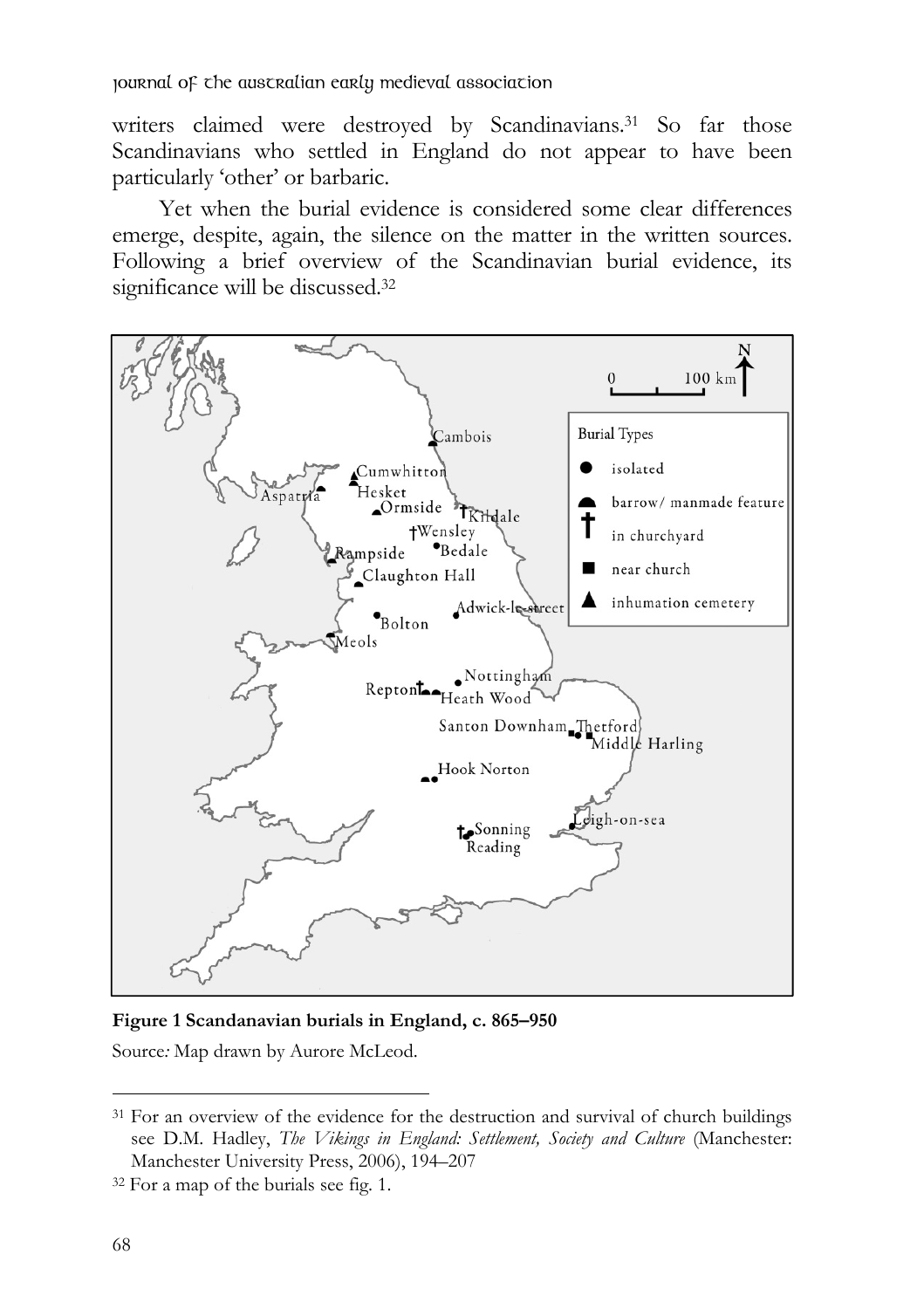Cremation is the most obviously non-Christian style of burial practiced during the medieval period, and by the mid-to-late ninth century cremation was most certainly not in the repertoire of Anglo-Saxon burial practices, with the last cremations occurring in the seventh century.33 Consequently, cremation was re-introduced to England by Scandinavians and the use of cremation would have immediately marked its practitioners out as different. However Scandinavian cremations in England are rare, comprising the large but unique barrow cemetery at Heath Wood, near Ingleby in Derbyshire, and three possible cremations found by antiquarians in the north-east, of which the most probable was found under a mound at Hesket-in-the-Forest, Cumbria.34 The rarity of Scandinavian cremations in England and elsewhere in Britain, suggests that those in England might have been made by migrants embarking directly from Scandinavia who were continuing their traditional burial practices regardless of their new location.35 The similarity between the Heath Wood and Hesket mounds, include the mounds being newly constructed, the cremation of animals, and a layer of clean sand underlying some of the cremations, may strengthen this possibility, or could suggest that people who had been involved in the Heath Wood cemetery later moved to the north-west and built a single mound in similar style.<sup>36</sup>

The Heath Wood and Hesket-in-the-Forest cremations bring us to another point of difference between Scandinavian and contemporary Anglo-Saxon burials: the use of burial mounds, or barrows. Like

<sup>33</sup> S. Crawford, "Cemeteries, Furnished," in M. Lapidge, J. Blair, S. Keynes and D. Scragg (eds), *The Blackwell Encyclopaedia of Anglo-Saxon England* (Oxford: Wiley-Blackwell, 2001) 90–91, at 91.

<sup>34</sup> For Heath Wood see J.D. Richards, "Excavations at the Viking Barrow Cemetery at Heath Wood, Ingleby, Derbyshire," *The Antiquities Journal* 84 (2004), 23–116. The other possible cremations in the north-west were at Crossmoor, Inskip, and Claughton Hall, both in Lancashire, see A.Z. Redmond, *Viking Burial in the North of England: A Study of Contact, Interaction and Reaction between Scandinavian Migrants with Resident Groups, and the Effect of Immigration on Aspects of Cultural Continuity*, British Archaeological Reports British Series, vol. 429 (Oxford: British Archaeological Reports, 2007), 92–95.

<sup>35</sup> There are no certain Scandinavian cremations in Ireland. There are cremations known from Scotland, but all but one are thought to be later than the Heath Wood cemetery. The exception is at King's Cross Point on Arran, which may be of a similar date, according to Richards, "Excavations at the Viking Barrow Cemetery," 97–98. 36 Heath Wood is dated to the 870s and/or 880s whilst Hesket-in-the-Forest is thought

to be early tenth century, according to Richards, "Excavations at the Viking Barrow Cemetery," 98–99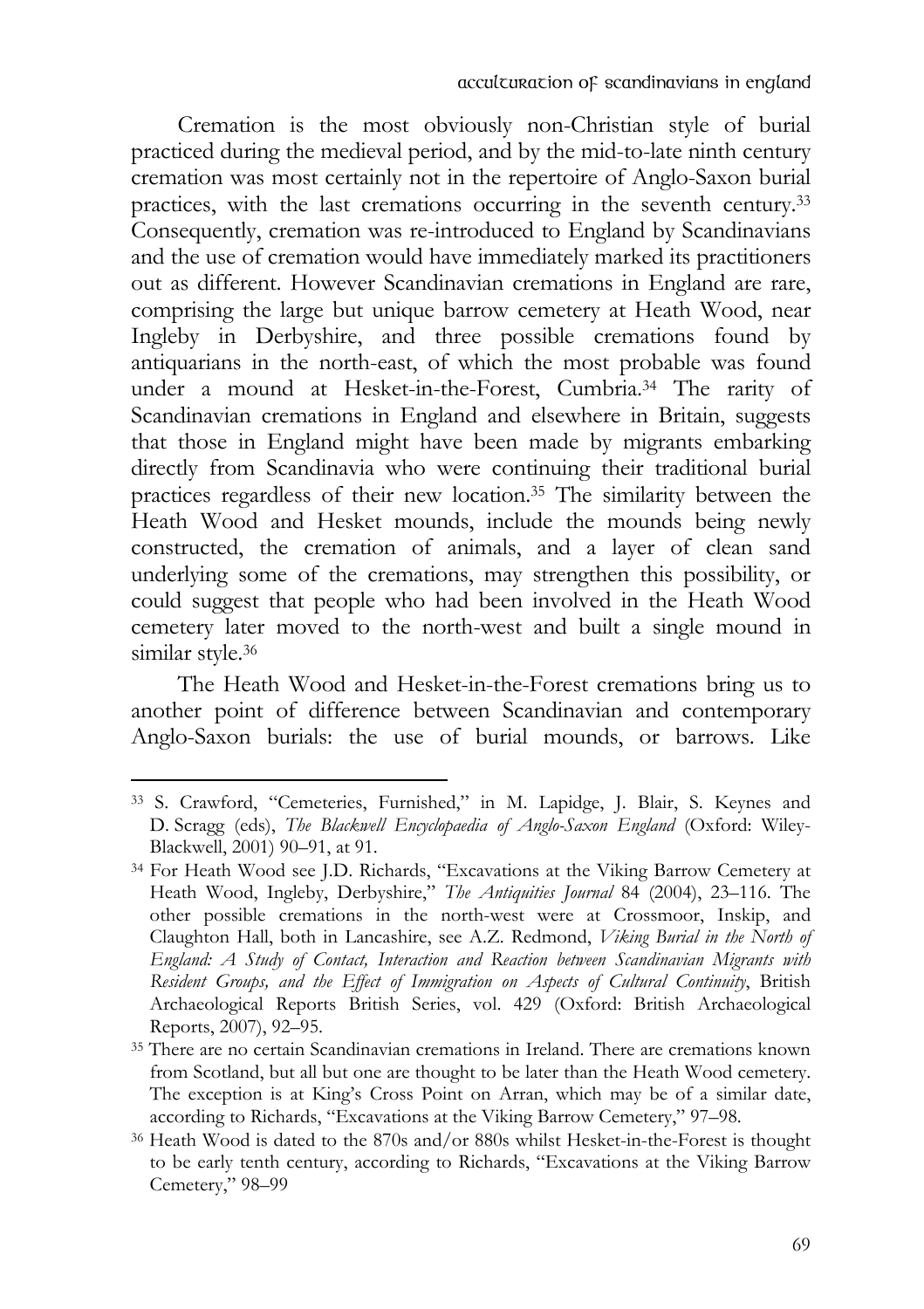cremation, barrows had not been constructed for burials in England for over a century, so the Scandinavians effectively re-introduced a defunct burial practice to England. Indeed, this chronology is the primary reason that Alexander suggested that the burial of three people accompanied by minimal grave-goods in a mound at Cambois, near Bedlington, Northumbria was Scandinavian rather than Anglo-Saxon as earlier scholars had supposed.<sup>37</sup> These burials were inserted into what is described as a tumulus, a word usually used to describe an artificial mound although Angela Redmond has suggested that this mound might have been natural.<sup>38</sup> Even if Redmond is correct, and there is no reason to suspect that the author of the nineteenth-century report was not using "tumulous" with its usual meaning, those performing the burial at Cambois would not necessarily have realised that the mound was natural and might have thought that they were adding their dead to an existing barrow.

Regardless of the uncertain status of the Cambois mound, there are other certain Scandinavian mound burials where a pre-existing barrow was used. Scandinavian remains represent secondary burials in Bronze Age barrows at Aspatria (on the summit of Beacon Hill), Cumbria, and Claughton Hall, near Garstang, Lancashire.39 Similarly, the accompanied Scandinavian churchyard burials at Rampside, Lancashire, and Ormside, Westmorland, may have been earlier than those churches and were also reusing earlier man-made features. At Rampside two Scandinavian burials were placed on top of a Neolithic long barrow, whilst at Ormside the burial is on an undated man-made earthwork.40 If these burials were earlier than the churches they may have been the reason for churchyards later appearing on these man-made landscape features. Additionally, there is a possible mound burial (no body was reported with the antiquarian find) in sand dunes at Meols, Wirral, Cheshire, where a deliberately-bent

 $\overline{a}$ 37 M.L. Alexander, "A 'Viking Age' Grave from Cambois, Bedlington, Northumberland," *Medieval Archaeology* 31 (1987), 101–105. Following Alexander's reappraisal it has been included in the corpus of likely Scandinavian burials, e.g., by Hadley, *The Vikings in England*, 241; J.D. Richards, *Viking Age England* (Stroud: Tempus, 2004 [2nd edn]), 194. However Redmond, *Viking Burial in the North of England*, 116, is more skeptical.<br><sup>38</sup> Redmond, Viking Burial in the North of England, 116.

<sup>39</sup> Ibid., 94; P. Abramson, "A Re-examination of a Viking Age Burial at Beacon Hill, Aspatria," *Transactions of the Cumberland and Westmorland Antiquarian and Archaeological Society* 100 (2000), 79–88. 40 Redmond, Viking Burial in the North of England, 106–108.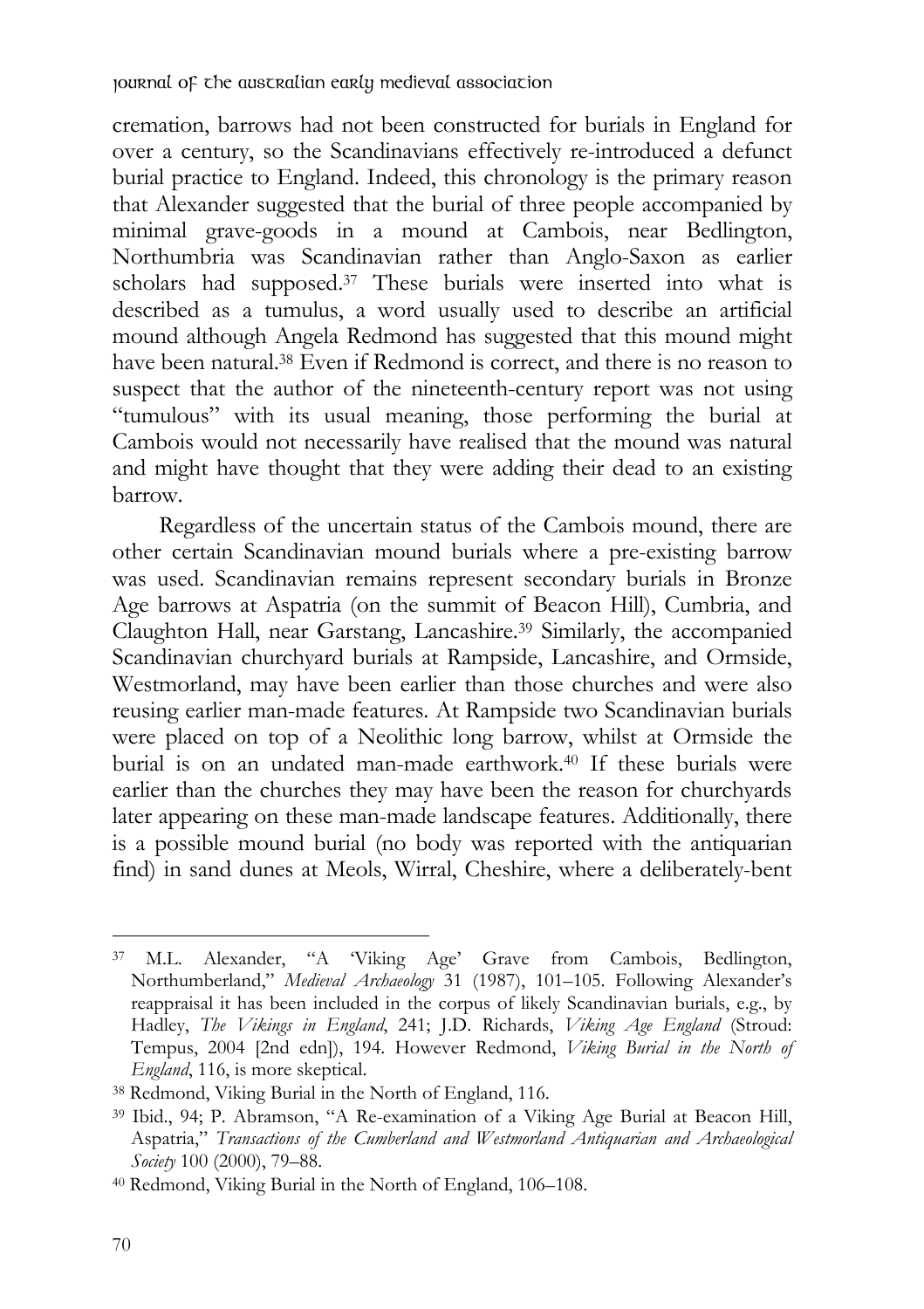arrowhead, a spearhead, and an axe were recovered.41 Considering its location, this is likely to have been a new Scandinavian barrow and a temporary expediency. Finally, there was a probable Viking-Age barrow, "8 or 9 feet high," reported over a burial found at Hook Norton, Oxfordshire, in 1848. Another burial nearby included a hoard of coins which date the burial to *c*. 875.42

One of the most remarkable Scandinavian burials in England involved both the reuse of an existing, though no longer in use, building associated with the dead, and the raising of a new barrow. As mentioned above, the monastery of St Wystan's at Repton was converted into the winter camp of the great army in 873–874, a winter which saw the kingdom of Mercia conquered and its king flee to Rome.43 Judging by the discovery of five pennies dated to between 872 and 874 it was probably also at this time that a disused building, which is thought to have once been a mortuary chapel, was cut down to ground level, had the disarticulated remains of at least 264 people arranged within it, and then covered with a stone and pebble mound, creating a mass chamber burial.44 At one corner of the mound a grave was dug in which four young people (aged 8 to 17) were buried. They have been interpreted as sacrificial victims, killed to commemorate the closing of the mound.<sup>45</sup>

A more common type of Scandinavian burial than those discussed above appears to have been isolated inhumations without a barrow. Some of these burials may have occurred whilst Scandinavian armies were on campaign, and where logistical considerations may have demanded a quick burial, although it should be remembered that the mass burial at

<sup>41</sup> D. Griffiths, "The Archaeological Background," in J. Graham-Campbell and R. Philpott (eds), *The Huxley Viking Hoard: Scandinavian Settlement in the North West* (Liverpool: National Museums Liverpool, 2009), 13–21 at 15. 42 M. Biddle and J. Blair,"'The Hook Norton Hoard of 1848: A Viking Burial from

Oxfordshire?" *Oxoniensia* 52 (1987), 186–195, at 194 for the quote (taken from an 1848 letter about the discovery of the burials).

<sup>43</sup> ASC 874 (Swanton, The Anglo-Saxon Chronicles, 72).

<sup>44</sup> Biddle and Kjølbye-Biddle, "Repton and the 'great heathen army' 873–4," 67–74. Although the alterations made to the building sound similar to the description of the great army "demolishing them [monasteries] from the very foundations" found in the twelfth century *LiberEliensis*, it is likely to just be part of the many unsubstantiated claims made in the work against the Scandinavians, rather than representing knowledge of the events at Repton. *Liber Eliensis* 1.39 (Fairweather, *Liber Eliensis*, 71). 45 Biddle and Kjølbye-Biddle, "Repton and the 'great heathen army' 873–4," 73–74.

The grave is described as a "pit" in the article but the accompanying drawing suggests a grave.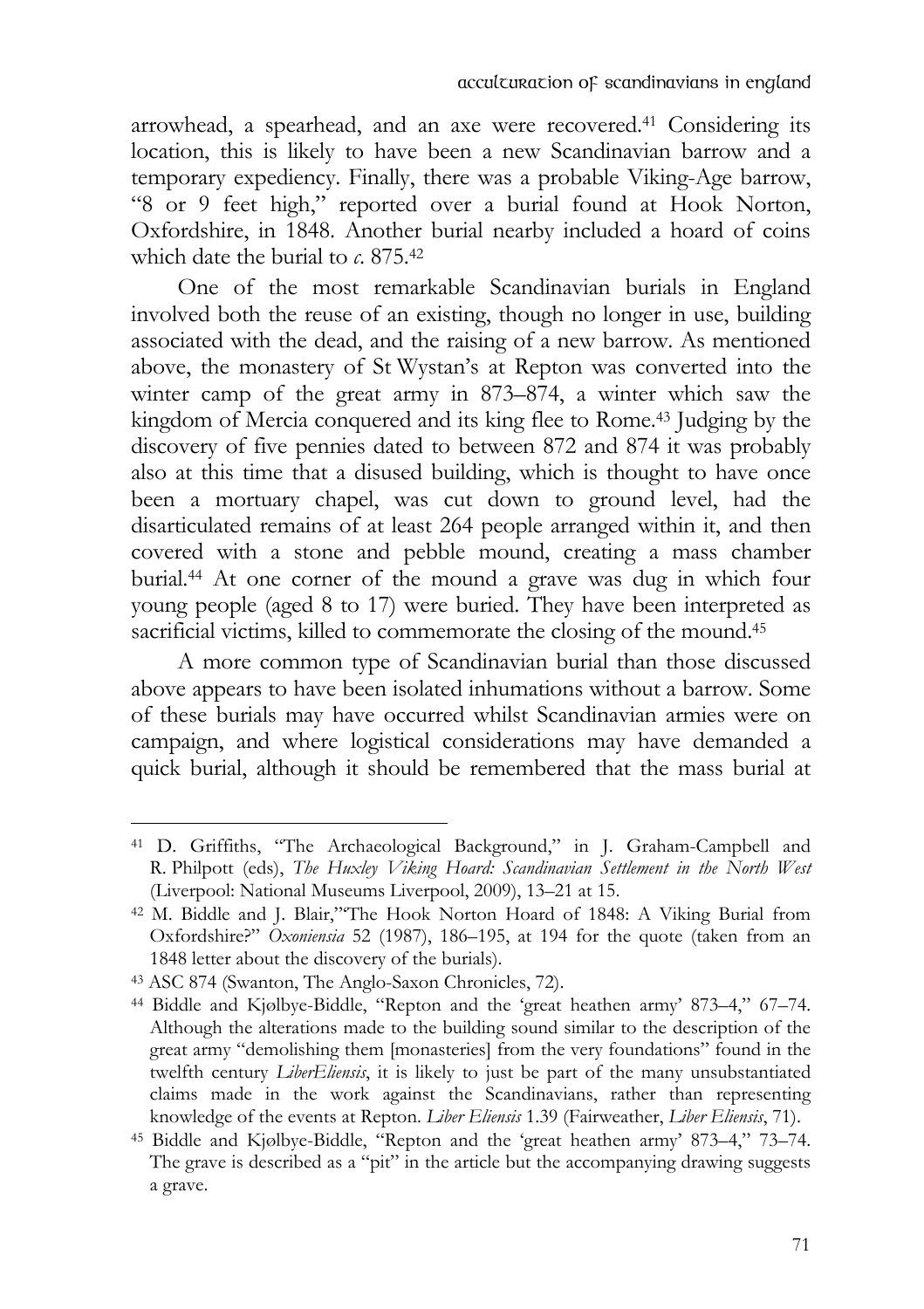Repton was also constructed by an army on campaign, albeit at a winter camp. The weapon burials at Reading, Berkshire, which also included a horse, and Sonning, Wokingham, on opposite sides of the River Thames are both thought to be male warrior burials from the winter of 870–871, when the great army spent the winter at Reading.<sup>46</sup> Similarly, it has been suggested that another two weapon burials found at Thetford, Norfolk, might relate to the great army's winter camp at that location in 869–870, and the Hook Norton burial with coins mentioned above may also relate to the movement of the great army.47 However isolated weapon burials without mounds appear to have continued after Scandinavians began to settle in England. In areas they settled from 876 two weapon burials possibly from the tenth century were discovered at Nottingham, a single burial with a horse, sword and coins deposited in *c*. 895 at Leigh-on-Sea, Essex, and one either on or beside a Roman road at Camp Hill near Bedale, North Yorkshire, which included both a spearhead and a pair of oval brooches, a common female brooch-type in Scandinavia.48 At Adwick-le-Street, South Yorkshire, a late ninth-century female burial including a pair of oval brooches and bronze bowl was found in a ditch alongside a Roman road, although the shallowness of the burial makes it possible that it was once accompanied by other burials.49 There are also probable isolated burials in the north-west of England, where the absence of locally produced primary sources make the dating of Scandinavian settlement difficult to establish. These include the probable burial from near Bolton, Lancashire.50

 $\overline{a}$ 46 J. Graham-Campbell, "Pagan Scandinavian Burial in the Central and Southern Danelaw," in J. Graham-Campbell, R.A. Hall, J. Jesch, and D.N. Parsons (eds), *Vikings and the Danelaw. Select Papers from the Proceedings of the Thirteenth Viking Congress* (Oxford: Oxbow Books, 2001), 105–124, at 115.

<sup>47</sup> J. Graham-Campbell, "The Archaeology of the 'Great Army' (865–79)," in E. Roesdahl and J.P. Schjødt (eds), *Treogtyvende tværfaglige Vikingesymposium* (Aarhus: Aarhus Universitet, 2004), 30–46, at 38–39; Biddle and Blair, "The Hook Norton Hoard of 1848," 194.

<sup>48</sup> For Nottingham see Graham-Campbell, "Pagan Scandinavian Burial," 105–106. For Bedale see Redmond, *Viking Burial*, 95. For Leigh-on-Sea see Hadley, *The Vikings in England*, 243–244. For the Scandinavian settlement of the kingdoms of Northumbria and East Anglia and the eastern part of Mercia see *ASC* 876–877 (Swanton, *The Anglo-Saxon Chronicles*, 74) and 880 (Swanton, *The Anglo-Saxon Chronicles*, 76).

<sup>49</sup> G. Speed and P. Walton Rogers, "A Burial of a Viking Woman at Adwick-le-Street, South Yorkshire," *Medieval Archaeology* 48 (2004), 51–90, at 88–89. 50 B. Edwards and J. Graham-Campbell, "An Eighteenth-Century Record of a

Lancashire Viking Burial," *Transactions of the Lancashire and Cheshire Antiquarian Society*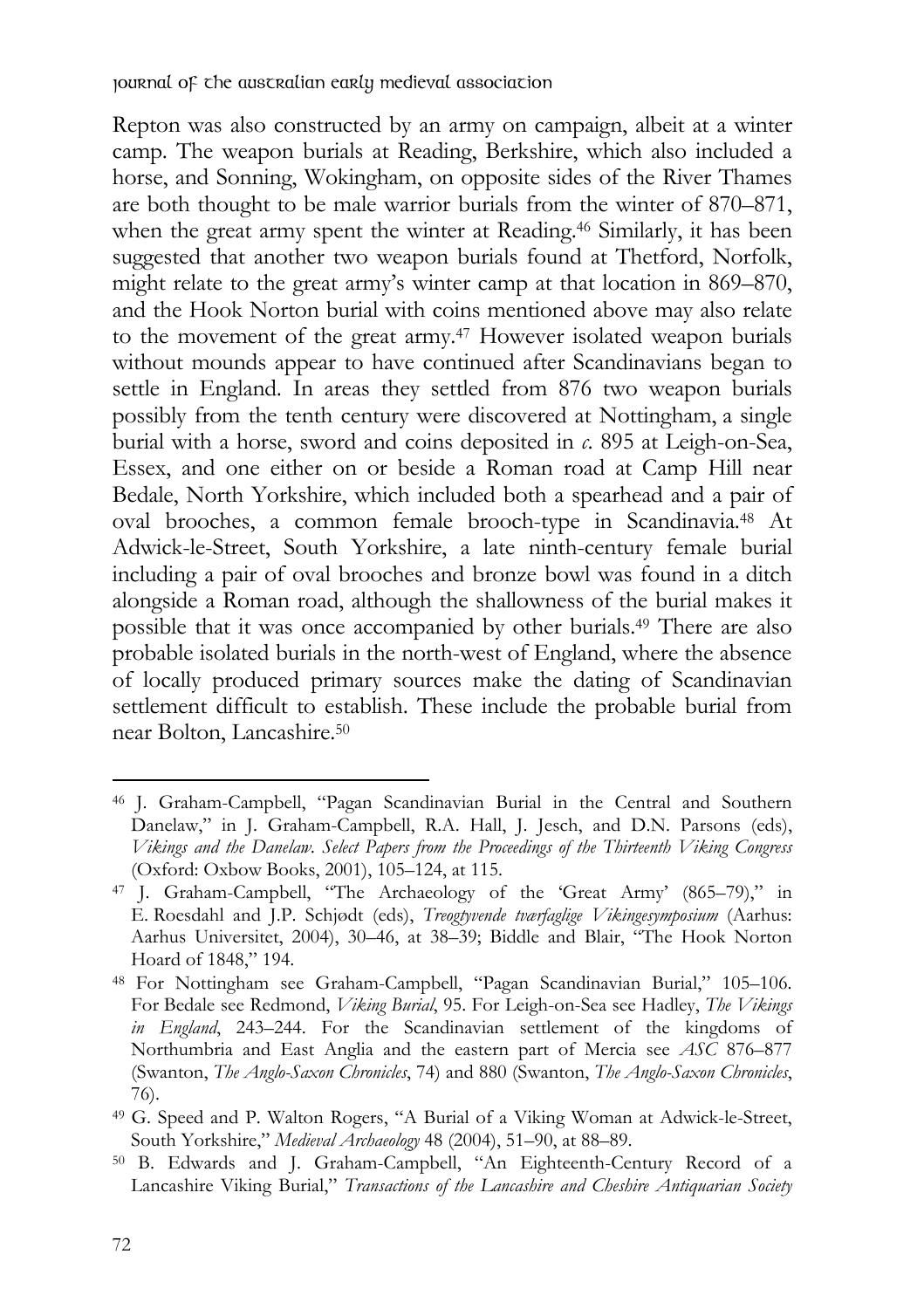There are two other accompanied inhumations without mounds which are a little more difficult to describe as 'isolated'. Both are thought to belong to the post-settlement period and were in the Scandinavianruled kingdom of East Anglia. At Santon Downham, Norfolk, there was a burial with a sword and pair of oval brooches, whilst at Middle Harling, Norfolk, a burial with four small knives and a whetstone has been interpreted as that of a craftsman.51 However their locations, on the slope of a hill north of a church and in a ditch that was possibly a churchyard boundary respectively, imply that both may have had some association with Christian cemeteries.

This brings us to another category of Scandinavian burials in England: accompanied churchyard inhumations with Christian alignment, known as transitional burials. These were still different from the contemporary Anglo-Saxon norm, in which churchyard burials often included items associated with costume, including small knives, but no longer featured more elaborate grave-goods such as swords and bowls.<sup>52</sup> For this reason possible transitional burials that included small Viking-Age costume-related objects, such as a tenth-century bone comb at St Patrick's Chapel, Heysham, Lancashire, and tenth-century buckles, strap-ends, knives, and a comb case at Carlisle, Cumbria, will not feature in this discussion.53 Some of the accompanied Scandinavian churchyard burials belong to the period of conquest when the great army was on the campaign that saw them win lands to settle. The earliest of these burials would appear to be in St Mary's churchyard, Reading, where a coffin burial contained at least eleven coins. As it is thought that the coins were deposited in *c*. 870–871 and Reading is not an area in which Scandinavians settled, this burial, like the isolated weapon burials as at Reading and Sonning discussed above, is likely to date to the 870–871 winter camp of the great army.54 Another three accompanied churchyard burials recovered from St Wystan's, Repton, all of which have been subjected to stable isotope analysis to determine where the individuals had spent their childhood's, are also thought to date to the campaigning period, probably

 $\overline{a}$ 

<sup>104 (2008), 151–158.</sup> See 158 of this article and Griffiths, "The Archaeological Background," 15, for other possible Scandinavian burials.

<sup>51</sup> Graham-Campbell, "Pagan Scandinavian Burial," 110–112. 52 For a review of contemporary Anglo-Saxon burial practices see Hadley, *The Vikings in England*, 246–249.<br><sup>53</sup> See Griffiths, "The Archaeological Background," 16 for these examples.

<sup>54</sup> Graham-Campbell, 'Pagan Scandinavian Burial,' 115.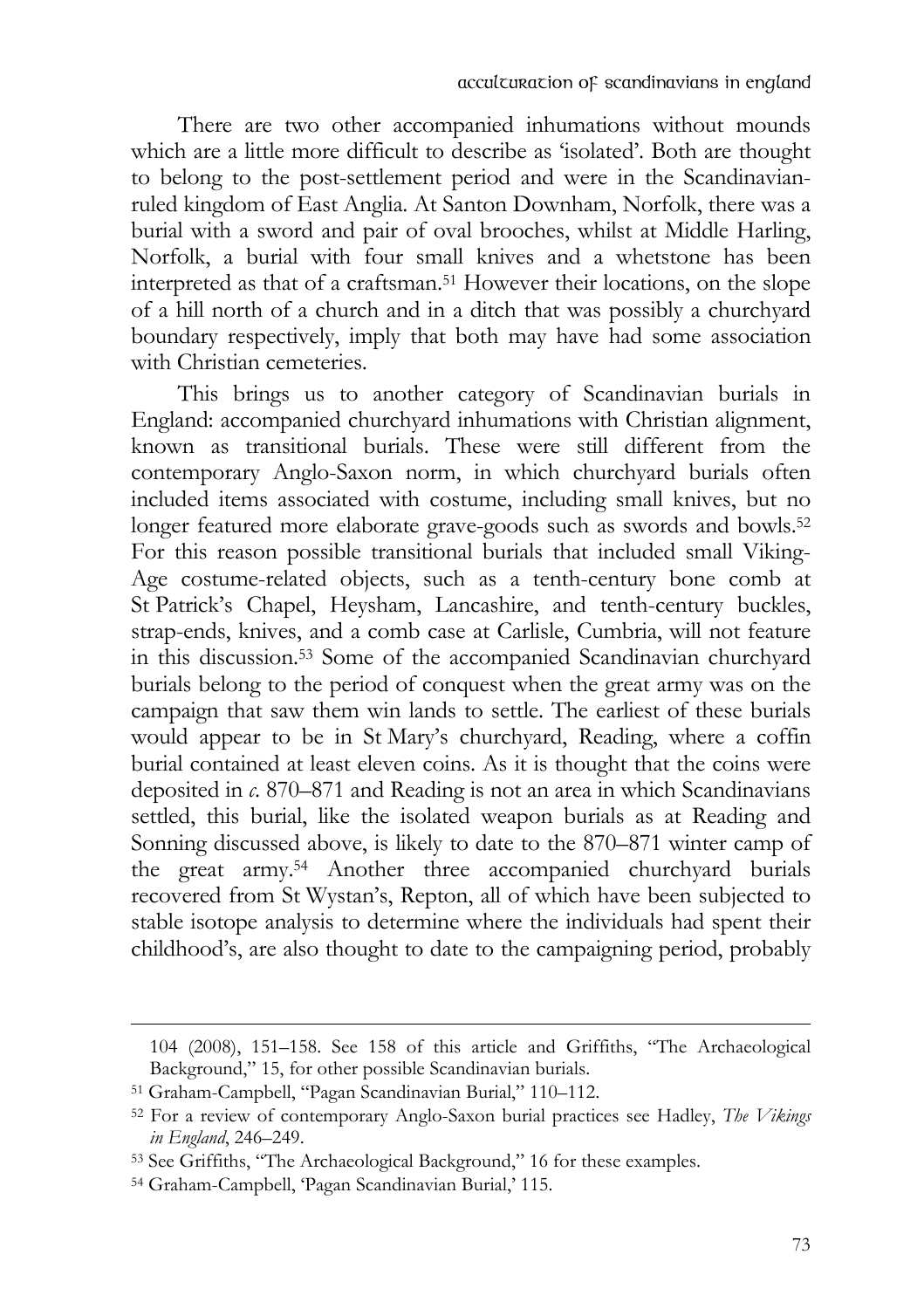the winter camp of 873–874.55 Unlike the St Mary's burial, one of the churchyard burials at Repton contained extensive grave goods, including a sword, a hammer pendant popularly associated with the Scandinavian god Þórr, and possible symbolic objects in a jackdaw humerus and a boar's tusk. This burial was also covered with a low mound of stones about 40 centimetres high.56 However the other two certain Scandinavian burials at Repton contained minimal grave goods, including a knife with one and five coins dated to the mid-870s with the other.57 Later accompanied churchyard burials include one with a sword, spear, knife, and sickle at Wensley, Yorkshire, and eight or nine inhumations accompanied by four swords, knives, an axe, and a set of scales actually found under the nave of the church at Kildale, Yorkshire.58 As with the churchyard burials at Rampside and Ormside discussed above, the burials at Kildale may be earlier than the church. A number of Viking-Age weapon finds from English churchyards may also represent disturbed burials.59

A final type of Scandinavian burial site in England is that of an inhumation cemetery not associated with a church. The only example known in England is the cemetery at Cumwhitton, Cumbria, discovered by metal-detectorists in 2004, but a number are known in Scotland.60 The Cumwhitton hilltop cemetery consisted of six burials whose grave-goods included oval brooches, swords, knives, spearheads, an axe, a shield, and an arm-ring.61 The burials do not appear to have been covered by mounds, although one was marked by a ditch which may suggest a

 $\overline{a}$ 

<sup>55</sup> For the isotope results see P. Budd, A. Millard, C. Chenery, S. Lucy, and C. Roberts, "Investigating Population Movement by Stable Isotope Analysis: A Report from Britain," *Antiquity* 78:299 (2004), 127–141, at 137–138.<br><sup>56</sup> Biddle and Kjølbye-Biddle, "Repton and the 'great heathen army' 873–4," 60–65. The

stone mound was also associated with one of the two burials discussed below, which was placed beside the one currently under discussion.

<sup>57</sup> Ibid., 65. The certain burials are those where stable isotope analysis has showed that those buried had spent their childhoods living in places known to have had a Scandinavian population in the ninth century.

<sup>58</sup> Redmond, Viking Burial in the North of England, 110.

<sup>59</sup> For example an axe at Repton (Biddle and Kjølbye-Biddle, "Repton and the 'great eathen army' 873–4," 65) and a spearhead beneath a Scandinavian hogback sculpture

at Heysham, Lancashire (Redmond, *Viking Burial in the North of England*, 108). 60 M. Brennand, "Finding the Viking Dead," *Current Archaeology* 204 (2006), 623–629. For an updated report see R. Newman, "The Cumwhitton Viking Cemetery," in J. Graham-Campbell and R. Philpott (eds), *The Huxley Viking Hoard: Scandinavian Settlement in the North West* (Liverpool: National Museums Liverpool, 2009), 21–23. For cemeteries in Scotland, see Redmond, *Viking Burial in the North of England*, 74–84. 61 Brennand, "Finding the Viking Dead," 623, 626–627.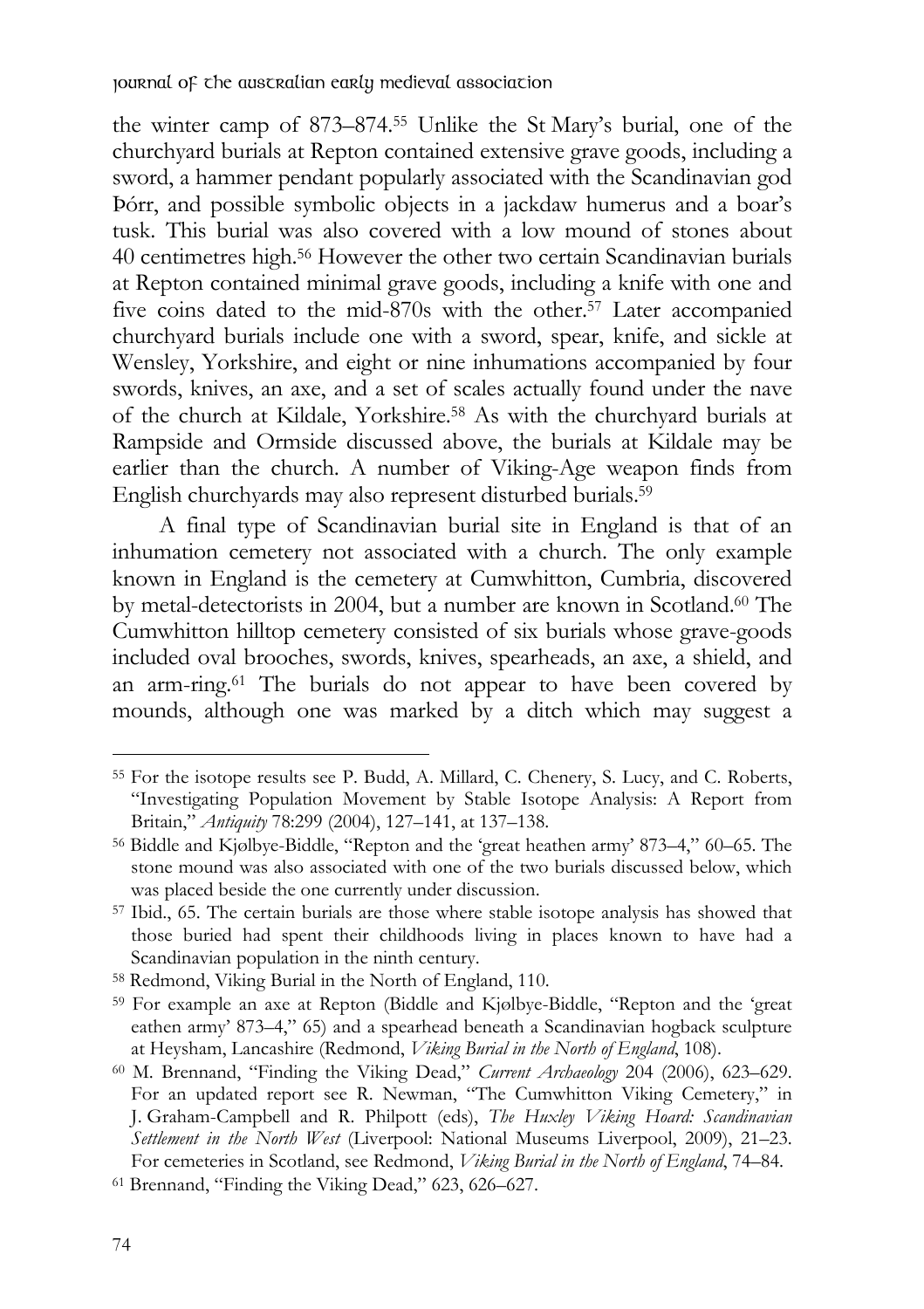mound.62 Despite the absence of a church and the inclusion of gravegoods, the deceased appear to have been laid on their backs and the graves were aligned roughly east-west. It has been suggested that the graves were orientated so that the dead overlooked the present village of Cumwhitton, where the Scandinavian community may have lived.63

The first thing to be noted about the record of Scandinavian burial in England is the sheer number of options that were available to those who were deciding how to bury their dead: cremation or inhumation?; new barrow, existing barrow, or no barrow?; extensive or minimal gravegoods?; exactly which items should be included with the burial?; whereabouts in the landscape should the burial take place?; churchyard, new cemetery, or isolated burial?; if in a cemetery, where should the burial be placed? Should it include a mound? If an isolated burial, was a hill, water-side, or road a more appropriate location? This list of choices is an important reminder that burial was probably as much about the living as the dead, and of course the living had the final word. Burials in the early medieval period have been used by scholars for information on such things as religious beliefs, ethnic identity, migration, evidence of communities under duress, political alliances, acculturation, and societal aspirations, and all of these things and others may have played a part.64 At times, each object placed with a burial has been subjected to scrutiny for its possible 'meaning,' and the possibility that an object may have been placed with the dead simply because it was a favoured possession is almost lost in the scholarly desire to ascribe meaning. It is a difficult trap not to fall into, and it is always possible, though not necessarily likely, that the objects in the following discussion, for example the Þórr's hammer pendant found with a burial at Repton, had no extra meaning to the deceased or those burying them than that it was a favoured possession.<sup>65</sup>

A number of inferences may be suggested from the various broad categories of Scandinavan burial outlined above. Firstly, despite the primary written sources, and indeed some more recent works, often lumping all Scandinavian groups together, this is likely to obscure the historical reality of different peoples from different places with different

<sup>62</sup> Newman, "The Cumwhitton Viking Cemetery," 21.

<sup>63</sup> J. Graham-Campbell quoted in M. Pitts, "Cumbrian Heritage," *British Archaeology* 79

<sup>(2004), &</sup>lt;www.britarch.ac.uk/ba/ba79/feat3.shtml> [23 August 2012]. 64 For a review see M. Carver, "Agency, Intellect and the Archaeological Agenda," in M. Carver, S. Semple and A. Sanmark (eds), *Signals of Belief in Early England: Anglo-Saxon Paganism Revisited* (Oxford: Oxbow Books, 2010), 1–20. 65 The Þórr's hammer pendants will be discussed below.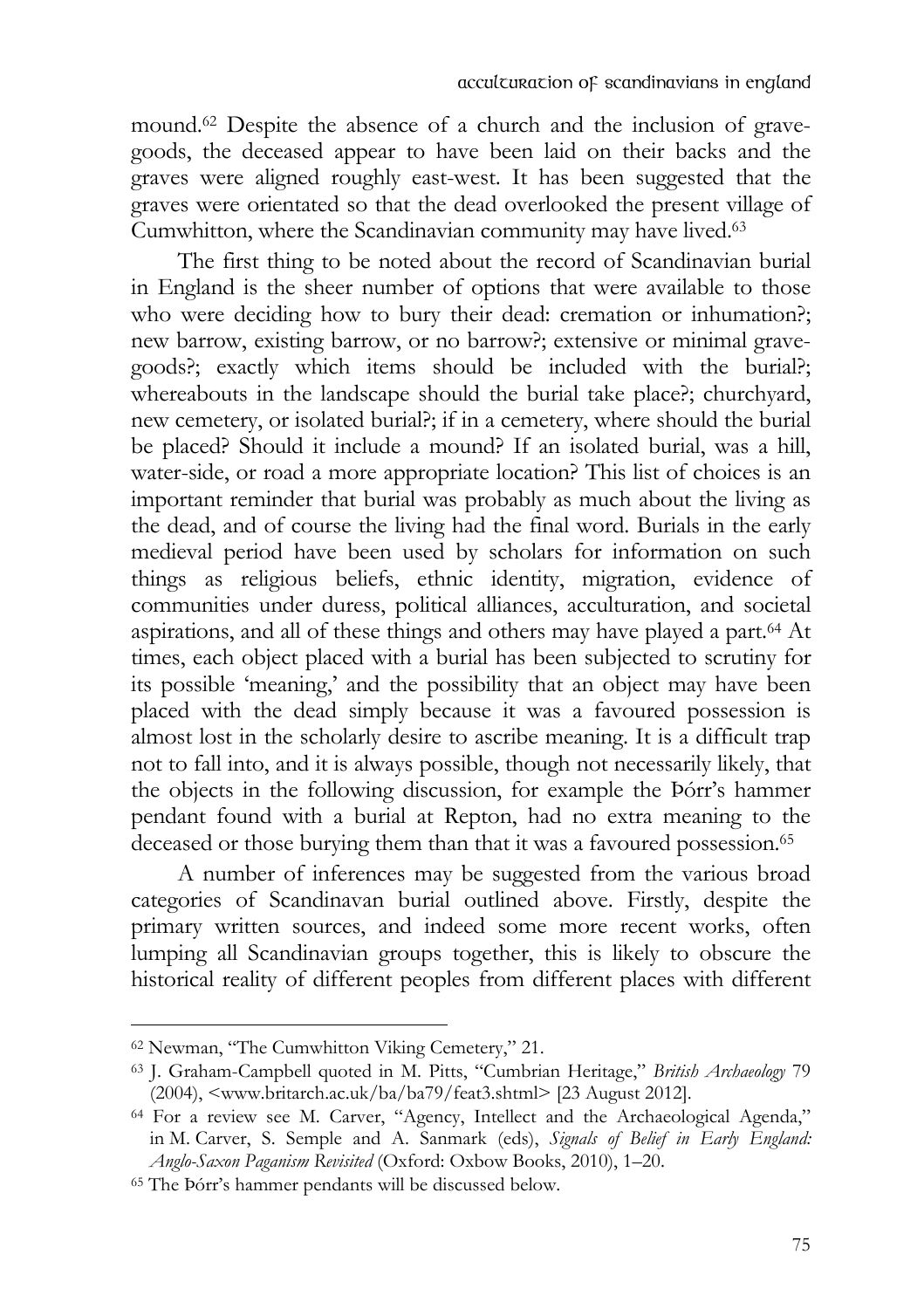cultures. The sheer variety of Scandinavian burial types present in England strongly suggests people migrating from more than one location. Secondly, monumental Scandinavian burials, those which marked the landscape and would have been alien to the contemporary sensibilities of the Anglo-Saxon population, are relatively widespread but few.66 This may suggest that the need for such memorials was short-lived, and/or that multiple examples were not considered necessary at the same location. Finally, the churchyard burials suggest conversion to Christianity, or at least acculturation to local Anglo-Saxon burial practices. The remarkable concentration of Scandinavian burial types found in Derbyshire at Heath Wood and Repton provide an ideal opportunity to test some of these inferences.

As mentioned above, the cremation barrow cemetery at Heath Wood is perhaps the clearest indication of a Scandinavian population migrating directly from Scandinavia. Although many of the migrants may be thought to have embarked from Ireland and northern Francia, the absence of cremation barrow cemeteries in those places makes it unlikely that that was where those cremated at Heath Wood were from.67 Instead, parallels have been drawn to cremations in Denmark, Sweden, and Norway, and those buried at Heath Wood may have arrived soon enough from Scandinavia to both remember the details of the cremation rites, and to not be overly influenced by other burial customs.68 The Heath Wood cemetery is on a small bluff overlooking the River Trent, so the barrow cemetery, and the smoke from those cremations conducted *in situ*, may have been easily identifiable for those travelling through the region, including by boat.69 The decision to locate the cemetery at a visible site

 $\overline{a}$ 

<sup>66</sup> Although such burials were part of the pre-Scandinavian Anglo-Saxon landscape and their own presumably remembered past.

<sup>67</sup> For the likelihood of Scandinavians embarking for England from Ireland see C. Downham, *Viking Kings of Britain and Ireland: The Dynasty of Ívarr to A.D. 1014* (Edinburgh: Dunedin Academic Press, 2007). For Frisia see A. Woolf, *From Pictland to Alba 789–1070*, The New Edinburgh History of Scotland, vol. 2 (Edinburgh: Edinburgh University Press, 2007), 71–72. Although Woolf suggests that Scandinavians from Frisia settled in Ireland for over a decade before emigrating to England, I consider it more likely that they went directly to England. The evidence for these migrations is outlines in McLeod, *The Beginning of Scandinavian Settlement in England*, ch. 3. 68 For parallels see Richards, "Excavations at the Viking Barrow Cemetery at Heath

Wood," 96.

<sup>69</sup> Ibid., 25. However Graham-Campbell, "Pagan Scandinavian Burial,"110, does not believe that the mounds themselves would have been physically imposing.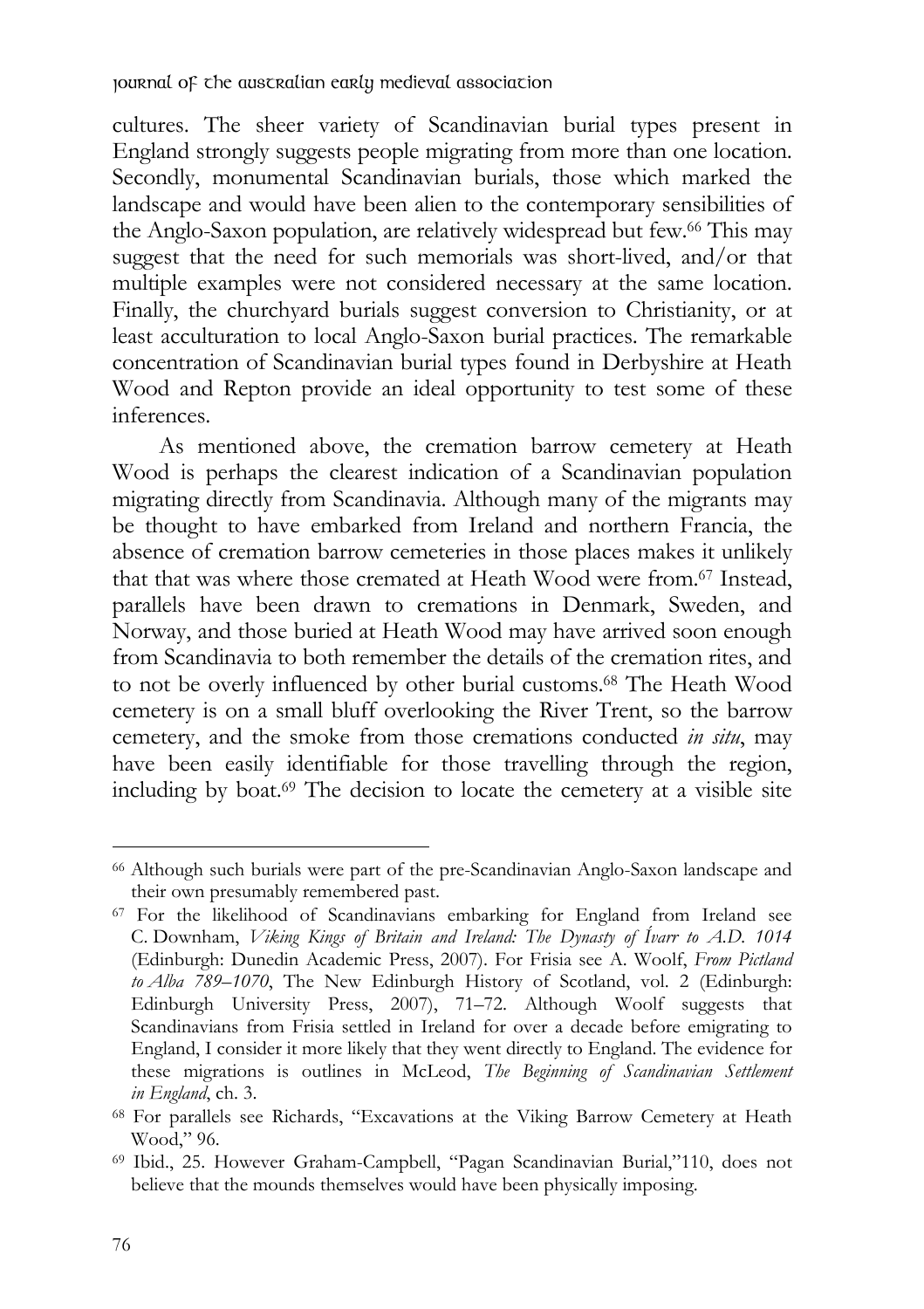could suggest a group who were proudly asserting their cultural origins to their neighbours, both Scandinavian and Anglo-Saxon. The use of cremation, along with animal sacrifice, marks the cemetery as pagan and foreign in ninth-century Anglo-Saxon England.

St Wystan's at Repton is also on the Trent and only four kilometres south-west of Heath Wood, but the Scandinavian burials found there are very different, although both sites were used to bury members of the same army. The mass burial under a mound described above may sound markedly pagan, especially if its completion included pagan rites involving the sacrifice of those buried at the edge of the mound, and this is probably how it appeared to the local Anglo-Saxon population, particularly to any members of the local monastic community witnessing the destruction of their building and the stacking of human bones. But this is not necessarily how the Scandinavians would have considered it. Radio-carbon dating of sixteen bones from the burial returned dates from the seventh through to the late ninth centuries, so although some were likely to belong to members of the great army which created the burial in 873–874, others are clearly much earlier and are likely to derive from the monastic community.70 If the disused building was a mortuary chapel as suggested by the excavators then some of the bones may have come from there, but most are likely to derive from the Scandinavian earthwork.<sup>71</sup> The construction of the defensive ditch through the churchyard disturbed a number of burials and it may have been these remains which were placed into the mass burial.72 The moving of disturbed burials would account for both the lack of small bones in the mass burial and their disarticulated state before they were stacked.73 The four proposed sacrifice victims also returned radiocarbon dates spanning two centuries, making it possible that the grave also included older burials added to the recently deceased in another ritual burial.74 The reburial of disturbed

<sup>70</sup> Biddle and Kjølbye-Biddle, "Repton and the 'great heathen army' 873–4," 74, table 4.1.

<sup>71</sup> For the suggestion that the two-celled stone building was a mortuary chapel, see ibid., 67.

<sup>72</sup> For the earthwork and its relationship to the churchyard burials see ibid., 57–60 and fig. 4.8.

<sup>73</sup> J.D. Richards, "Pagans and Christians at a Frontier: Viking Burial in the Danelaw," in M.O.H. Carver (ed.), *The Cross Goes North: Processes of Conversion in Northern Europe, AD 300–1300* (York: York Medieval Press, 2003), 383–395, at 389–390. 74 Hall, *Exploring the World of the Vikings*, 85. These radiocarbon results are not presented

in the original article (Biddle and Kjølbye-Biddle, "Repton and the 'great heathen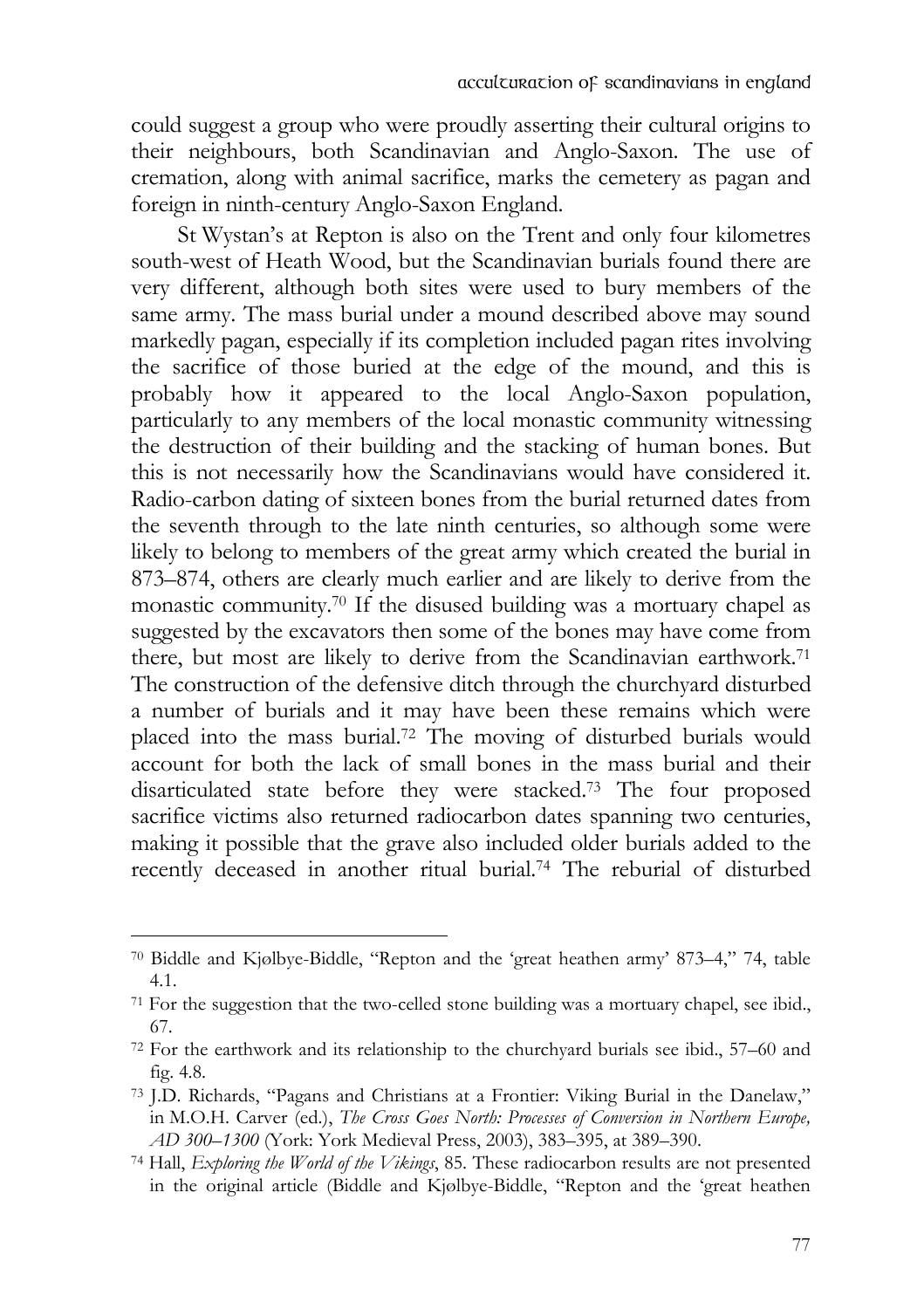remains, although not done in a particularly Christian manner, does show a certain amount of respect and consideration for the dead.75 It obviously would have been much less time consuming to leave the disturbed remains where they were. Indeed, in the assembling of bones in a chamber the Scandinavians may have been influenced by Anglo-Saxon burial practices at St Wystan's. It has been noted that the recesses in the crypt which were used for important human remains are not large enough to hold a body, being only 152.4 centimetres wide and 91.4 centimetres deep. Consequently, it is thought that the recesses held not bodies but bones in caskets, which had been buried and then dug up after the flesh had decayed.76 These collections of bones in recesses against the crypt's walls, which were also likely to be missing many of the smaller bones, are reminiscent of what the Scandinavians did with the bones in the mound burial, and considering that the Scandinavians were in occupation of the church they had no doubt investigated the crypt.

 $\ddot{ }$ 

army' 873–4," appendix A, 87–92), so Hall must be referring to further unpublished results.

<sup>75</sup> Richard, "Pagans and Christians at a Frontier," 390.

<sup>76</sup> For the dimensions of the recesses see H.M. Taylor, *St Wystan's Church Repton: A Guide and History* (Derby: J.M. Tatler and Sons, 2002 [rev. edn]), 18. For the suggesting regarding the recesses see the "Repton crypt" entry on the website of St Wystan's church <www.reptonchurch.org.uk> [22 September 2012]. For a photograph of the crypt, see Figure 2.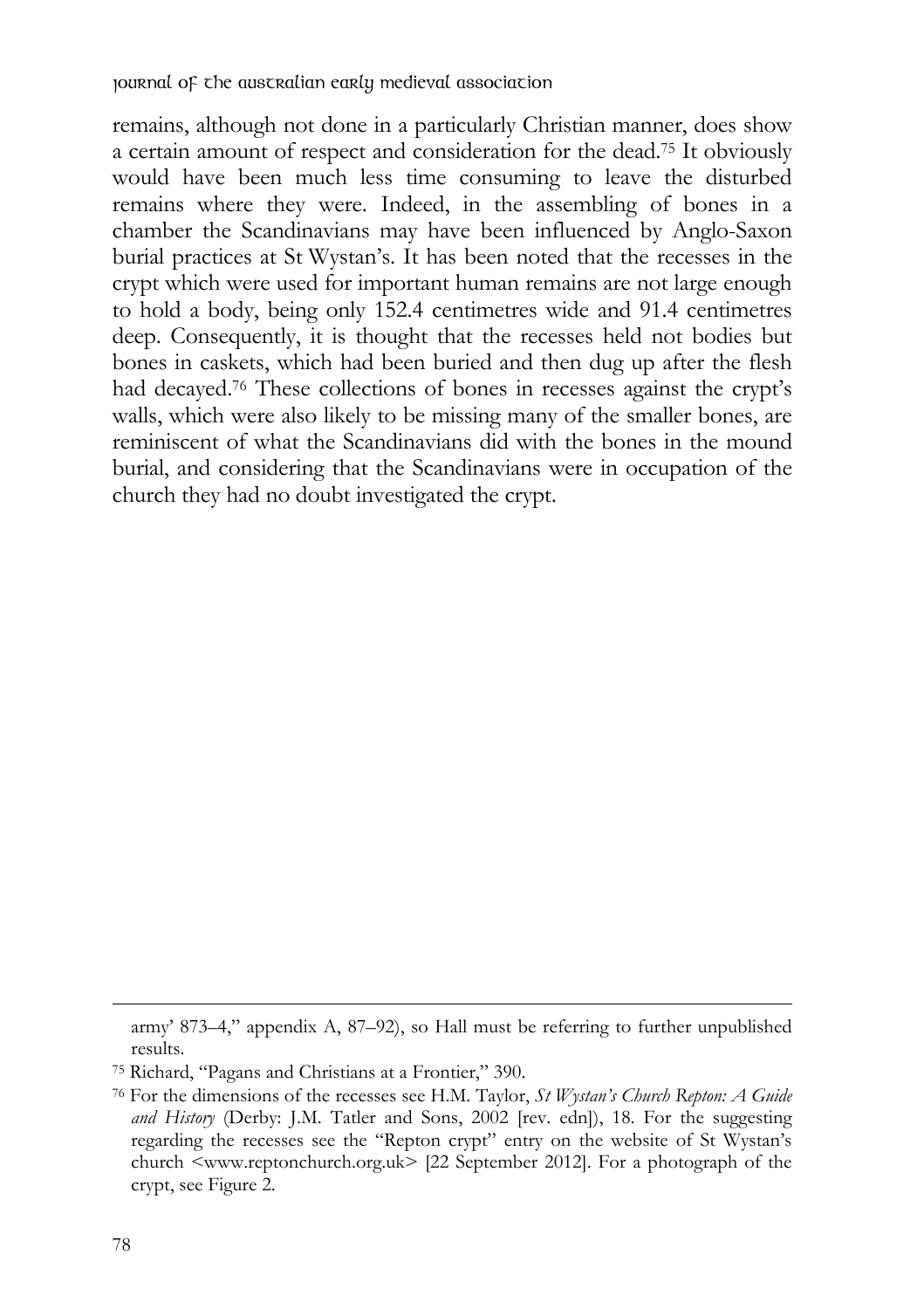

**Figure 2: Anglo-Saxon crypt of St Wystan's Repton.** 

-

Source: Photography by Shane McLeod with the kind permission of St Wystan's, Repton.

The respect shown in reburying the disturbed remains of the ancestors of the recently conquered kingdom also hints at appropriation. The burials under the mound included the remains of those who had been associated with the surrounding land in the past, perhaps including members of the Mercian royal family, and probably recent remains of some Scandinavians, the new rulers of the land.77 Consequently, the burial effectively combined the remains of the new and earlier rulers, as did the re-use of barrows at Aspatria and Claughton Hall. All of these burials may

<sup>77</sup> St Wystan's was the burial place of a number of Mercian kings and claimants to the throne, Biddle and Kjølbye-Biddle, "Repton and the 'great heathen army' 873–4," 50. Of the four individuals from the mass burial selected for stable isotope analysis one, a female, is likely to have grown up in mid-Continental or Baltic Europe, and her results are similar to a Scandinavian male buried in the churchyard. For the results see Budd et al., "Investigating Population Movement," 137–138. For a discussion of the presence of women with a Scandinavian army see S.H. McLeod, "Warriors and Women: The Sex Ratio of Norse Migrants to Eastern England up to 900 AD," *Early Medieval Europe* 19 (2011), 332–353.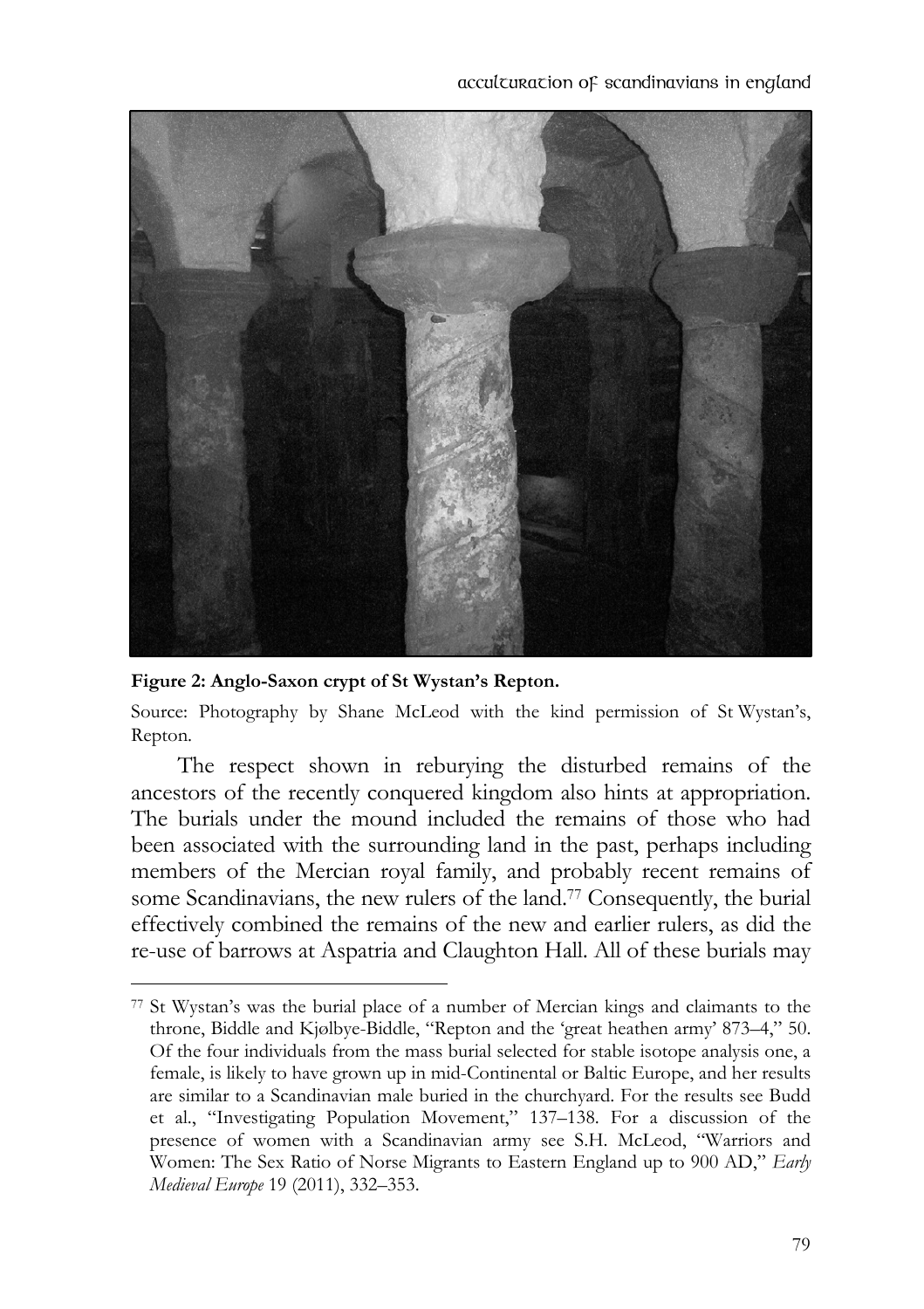be seen as an attempt to create a sense of continuity and legitimacy, inserting the Scandinavian dead into monuments that marked the landscape. However the construction of new mounds, such as those at Hesket-in-the-Forest, Repton, and possibly Hook Norton, involved considerable time and effort, suggesting that they were important to those who constructed them. The Repton burial in particular involved the labour-intensive task of demolishing a building to ground level, laying down a layer of clean red marl on the surface, sorting and stacking the bones of 264 people, and then building a mound and stone kerb, and killing and burying the proposed sacrificial victims.78 Repton, which was a new mound incorporating older remains, may thus be seen as a special burial, perhaps a visible political statement by the new rulers of Mercia at a site associated with the kingdom's previous rulers.79 In creating the mound burial the Scandinavians were appropriating both the site and the remains of some of its former inhabitants.

The mounds at Repton and Heath Wood were geographically close but quite different. The Heath Wood cemetery had multiple small barrows, Repton one large one. Although both examples were constructed by members of the same army, the different burial rites suggest that they were serving different groups within the army, which may in part explain the closeness of the burial sites. It is a very different situation in the north-west. The most northerly Scandinavian barrow was the one at Aspatria, which is approximately 22 kilometres from the barrow at Hesket-in-the-Forest. Although close by modern standards, this still represents a not-inconsiderable distance by horse or foot. However the use of inhumation at Aspatria and cremation at Hesket may suggest that these burials served different Scandinavian communities. Claughton Hall is a further 96 kilometres, or two days by horse, south from Hesketin-the-Forest.80 If the two Scandinavian burials added to earlier man-made features that were not mounds are included in this discussion, Ormside is 48 kilometres from Hesket-in-the-Forest, and Rampside is approximately 70 kilometres from Claughton Hall, or closer if a boat is taken across Morecambe Bay. When these burials in landscape features in north-west England are considered there does appear, with the exception of Aspatria and Hesket-in-the-Forest, to have been one Scandinavian burial in a

 $\ddot{ }$ 78 Biddle and Kjølbye-Biddle, "Repton and the 'great heathen army' 873–4," 72–74. 79 Richards, "Pagans and Christians at a Frontier," 390–391.

<sup>80</sup> It has been estimated that on a multi-day journey a horse could carry a rider 50 kilometres per day: C. Gillmor, "War on the Rivers: Viking Numbers and Mobility on the Seine and Loire, 841–886," *Viator* 19 (1988), 79–109 at 105.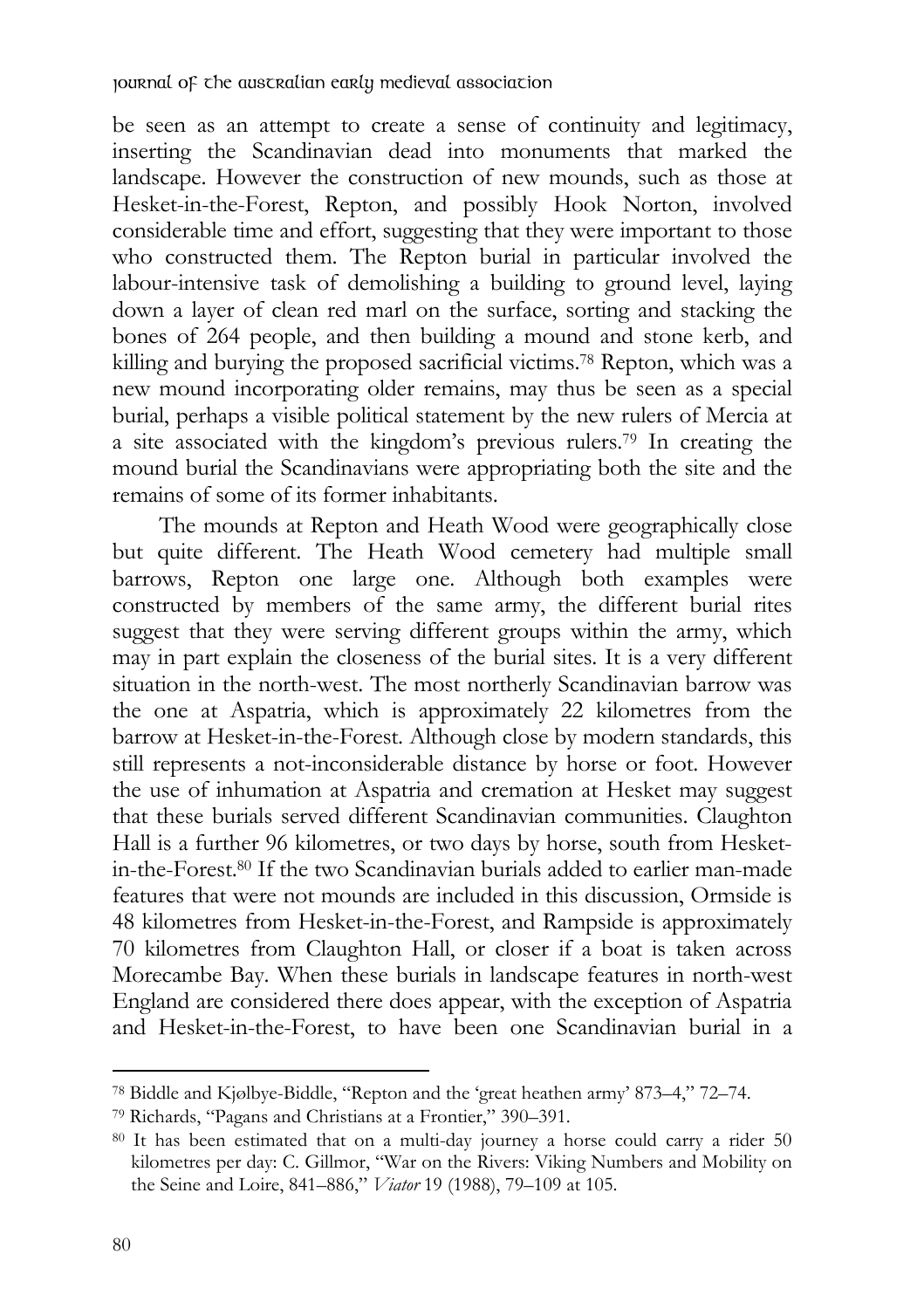visible landscape feature every day or so for someone riding through the Scandinavian settlement areas in the north-west. Or to consider the evidence from another perspective, there was perhaps one visible burial per local Scandinavian community. Of course there may have been other barrows that were destroyed before being recorded, such as the burial at Eaglesfield, Cumbria, <sup>81</sup> but the impression of burials in landscape features not being close together, certainly not within view of each other, prevails. There must have been many more Scandinavian burials in the north-west than there are barrows, so it was presumably decided that one prominent burial in each locality would suffice.

To return to Repton, some Scandinavian burials at the site display a degree of acculturation. The three certain Scandinavian burials in the churchyard are dated to 873–874, that is, before the first recorded Scandinavian settlement and whilst the great army was still actively campaigning. Despite this, there are indications that these burials are Christian, or at least that local burial customs had been adopted to some degree. This implies that Scandinavian acculturation to Anglo-Saxon culture was occurring before settlement, and certainly before Guthrum and some of his leading followers accepted baptism as part of the agreement reached with Alfred of Wessex in 878.82 Although the burial with multiple grave-goods may seem to be pagan, indeed it included a Þórr's hammer pendant, it and the two others with minimal grave-goods were aligned in the standard Christian way and were buried close to the church, with one of the graves actually touching a church wall.83 There are few holier places to be buried in a churchyard. Furthermore, the grave which included the Þórr's hammer is thought to have been the first burial in that part of the churchyard.84 That it and the two subsequent Scandinavian burials were aligned in the Christian manner is therefore significant as they were not simply following the alignment of the existing graves, but those burying them actively chose the alignment. Considering the amount of damage that the church building suffered during the stay of the great army it would appear unlikely that members of the monastic

<sup>81</sup> The Eaglesfield burial is described as a mound burial in Hadley, *The Vikings in England*, 241, a possible mound burial in Richards, *Viking Age England*, 193, but Redmond, *Viking Burial in the North of England*, 106, does not mention a mound and suggests that the inhumation was in a Christian cemetery.

<sup>82</sup> ASC 878 (Swanton, The AngloSaxon Chronicles, 76).

<sup>83</sup> Biddle and Kjølbye-Biddle, "Repton and the 'great heathen army' 873–4," 61 and 66, fig. 4.11.

<sup>84</sup> Ibid., 66.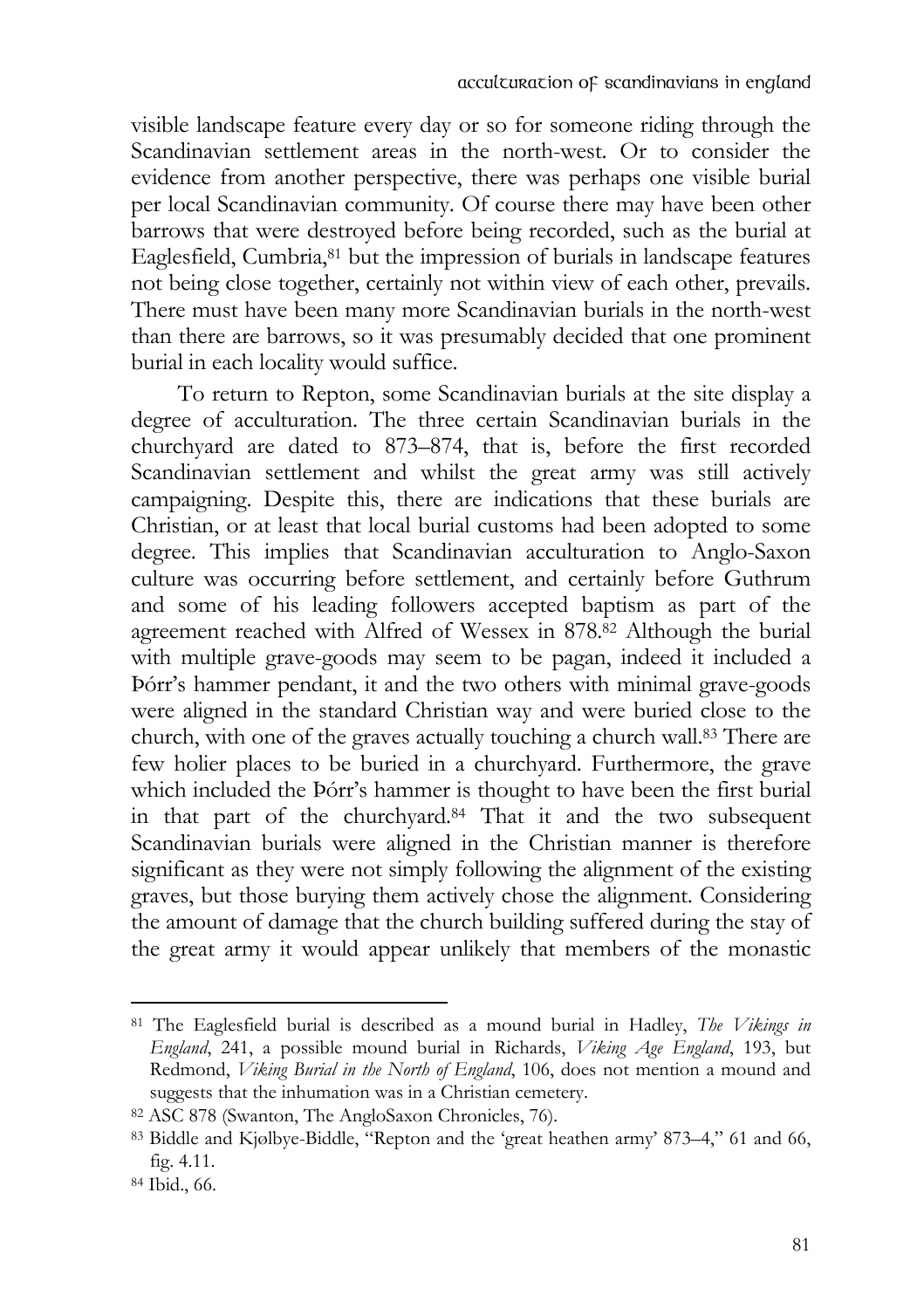community would have remained and helped bury the Scandinavian dead, so instead it may be thought that the alignment was chosen by Scandinavians. With this in mind, the Christian alignment of the graves in the cemetery at Cumwhitton discussed above might not be mere chance. It may also be significant that the crypt which housed the shrine of St Wystan at Repton appears to have remained intact during the Scandinavian occupation.<sup>85</sup> Indeed, the new Scandinavian burials and the small stone mound over the most elaborate burial would have been visible from the north-facing window in the crypt, thereby creating a possible association between the Scandinavian burials and the saint.86 The other early Scandinavian churchyard burial, at St Mary's, Reading, also displays significant evidence of acculturation. As mentioned above it is thought that the coffin burial with minimal grave goods is related to the great army winter camp at Reading in 870–871, the same as the dating given for the isolated weapon burials at Reading and Sonning on opposite banks of the River Thames. If this dating is correct, then it is surely significant that a decision was made by the living to place the burial in a churchyard rather than on the banks of the Thames. Although it is possible that the alignment of the Repton burials was dictated by the church building rather than religious considerations, and that churchyards were simply a convenient place to bury the dead (especially at Repton where part of the churchyard was inside the winter camp enclosure), I consider the St Mary's, Reading, and St Wystan's, Repton burials to be early examples of transitional burials. If this is correct, then the quick acculturation to Anglo-Saxon/Christian burial forms raises the possibility that some Scandinavians had arrived in England with an understanding of Christian burial customs, and perhaps Christianity itself.

The quick adoption of Christian burial customs by some of the Scandinavians begs the question "where had the practice been learnt?" It is possible that it had occurred in England, although the very early Christian-style burials at Reading and Repton less than a decade after the great army arrived perhaps make this unlikely.87 Some Scandinavians living in Scandinavia had become familiar with Christianity: by the midninth century a number of Scandinavians, probably merchants, residing at

 $\ddot{ }$ 

<sup>85</sup> Richards, "Pagans and Christians at a Frontier," 388.

<sup>86</sup> For the windows in the crypt see Taylor, *St Wystan's Church*, 18. 87 For the arrival of the great army see *ASC* 866 (Swanton, *The Anglo-Saxon Chronicles*, 68).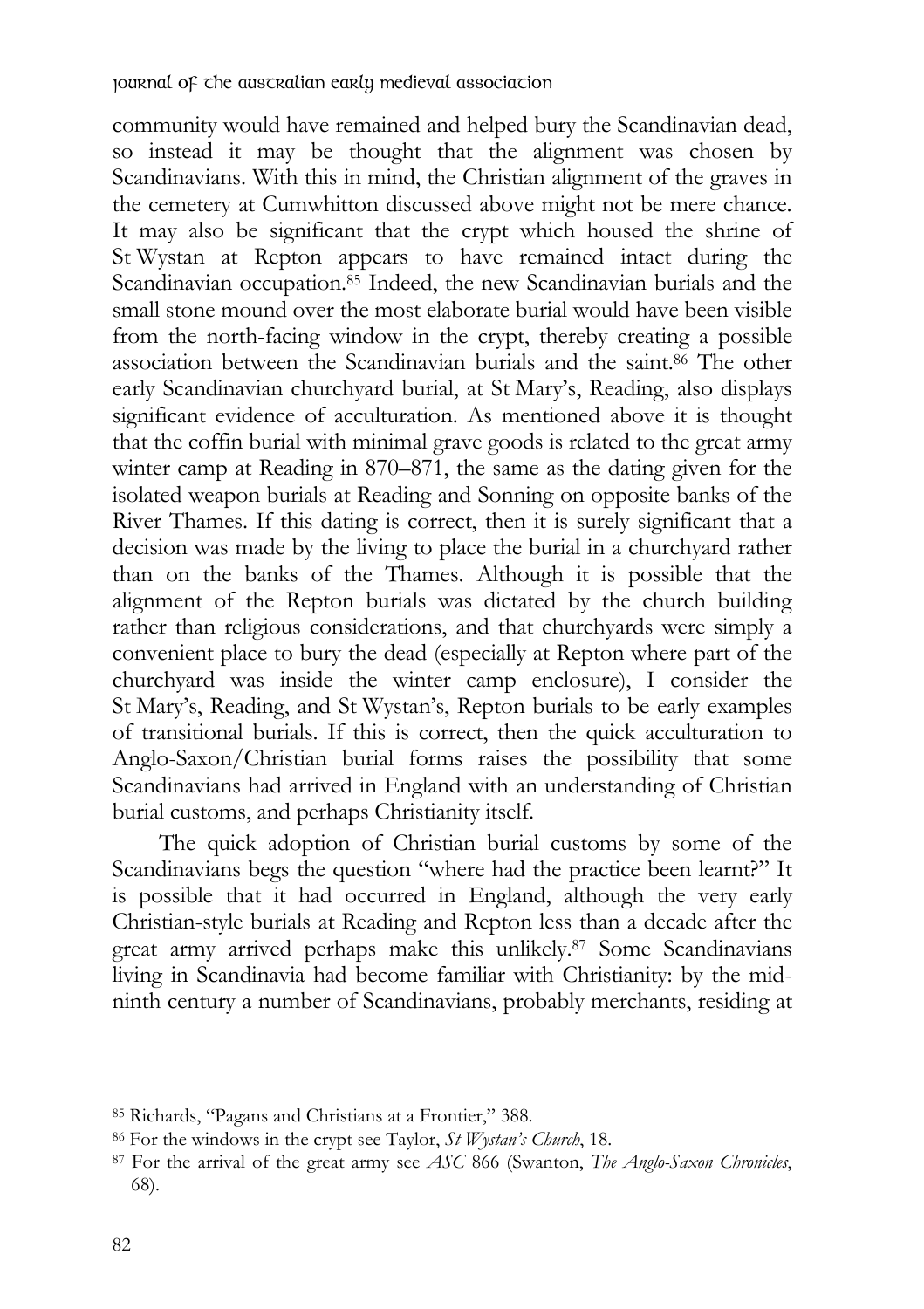Birka and Hedeby had been baptised at Dorestad and Hamburg.88 Archbishop Ebo of Reims preached in Denmark in 823 and in 826 the king of Denmark, Harald Klak, was baptized in Mainz before returning home accompanied by the missionary Anskar, who intended to continue the work of Ebo.89 This mission ended abruptly when Harald was exiled in 827, but following a mission to Birka in Sweden which resulted in a church being built, Anskar was able to return to Denmark in the middle of the century when he was successful in establishing churches in the trading centres of Hedeby and Ribe.90 He is also reported to have earlier established a school to educate some Danish boys in a Christian manner.91 Furthermore, international trading centres are likely to have included foreign Christian merchants, with Hedeby thought to have had resident populations of Frisians, Saxons, and Franks, and there is evidence for Franks/Frisians, including women, living at Kaupang, Norway, during the ninth century.92 Despite these possibilities, the Scandinavians in England were more likely to have become acquainted with Christianity in Ireland or Frisia. Scandinavian settlements had been established in Frisia intermittently from 826 and Dublin from 841, considerably earlier than the Scandinavian settlements in England from 876.93 As both Francia and Ireland were Christian kingdoms, Scandinavians living there are likely to

<sup>88</sup> Rimbert, *Vita Anskarii*, 24 and 27 (C.H. Robinson [trans.], *Anskar the Apostle of the North 801–865* (Croydon: The Society for the Propagation of the Gospel in Foreign Parts, 1921), 84 and 93.

<sup>89</sup> Ibid., 7 (Robinson, *Anskar*, 38–40). 90 Ibid., 11 (Robinson, *Anskar*, 48); 24 (Robinson, *Anskar*, 82–83); 26 (Robinson, *Anskar*, 89); 28 (Robinson, *Anskar*, 95); and 32 (Robinson, *Anskar*, 102–103).<br><sup>91</sup> Ibid., 8 (Robinson, *Anskar*, 44).<br><sup>92</sup> The inference on resident populations is based on excavations of the Hedeby

cemeteries, M. Müller-Wille, "Hedeby," in P. Pulsiano (ed.), *Medieval Scandinavia: An Encyclopedia*, Encyclopedias of the Middle Ages (New York: Routledge, 1993), 273– 275, at 275. Frankish/Frisian residents at Kaupang is suggested by cooking traditions and finds of metalwork and pottery, much of which was associated with a single building, D. Skre, "From Dorestad to Kaupang," in A. Willemsen and H. Kik (eds), *Dorestad in an International Framework: New Research on Centres of Trade and Coinage in Carolingian Times* (Turnhout: Brepols, 2010), 137–141, at 139.<br><sup>93</sup> For England see *ASC* 876 (Swanton, *The Anglo-Saxon Chronicles*, 74). For Dublin see S.

Mac Airt and G. Mac Niocaill (eds and trans.), *The Annals Of Ulster (to A.D. 1131)*, part 1: *Text and Translation* 841 (Dublin: Dublin Institute for Advanced Studies, 1983), 299. For Scandinavian groups granted Frisia see J.L. Nelson (trans.), *Ninth-Century Histories*, vol. 1: *The Annals of St Bertin*, Manchester Medieval Sources Series (Manchester: Manchester University Press, 1991); and T. Reuter (trans.), *Ninth-Century Histories*, vol. 2: *The Annals of Fulda*, Manchester Medieval Sources series (Manchester: Manchester University Press, 1992).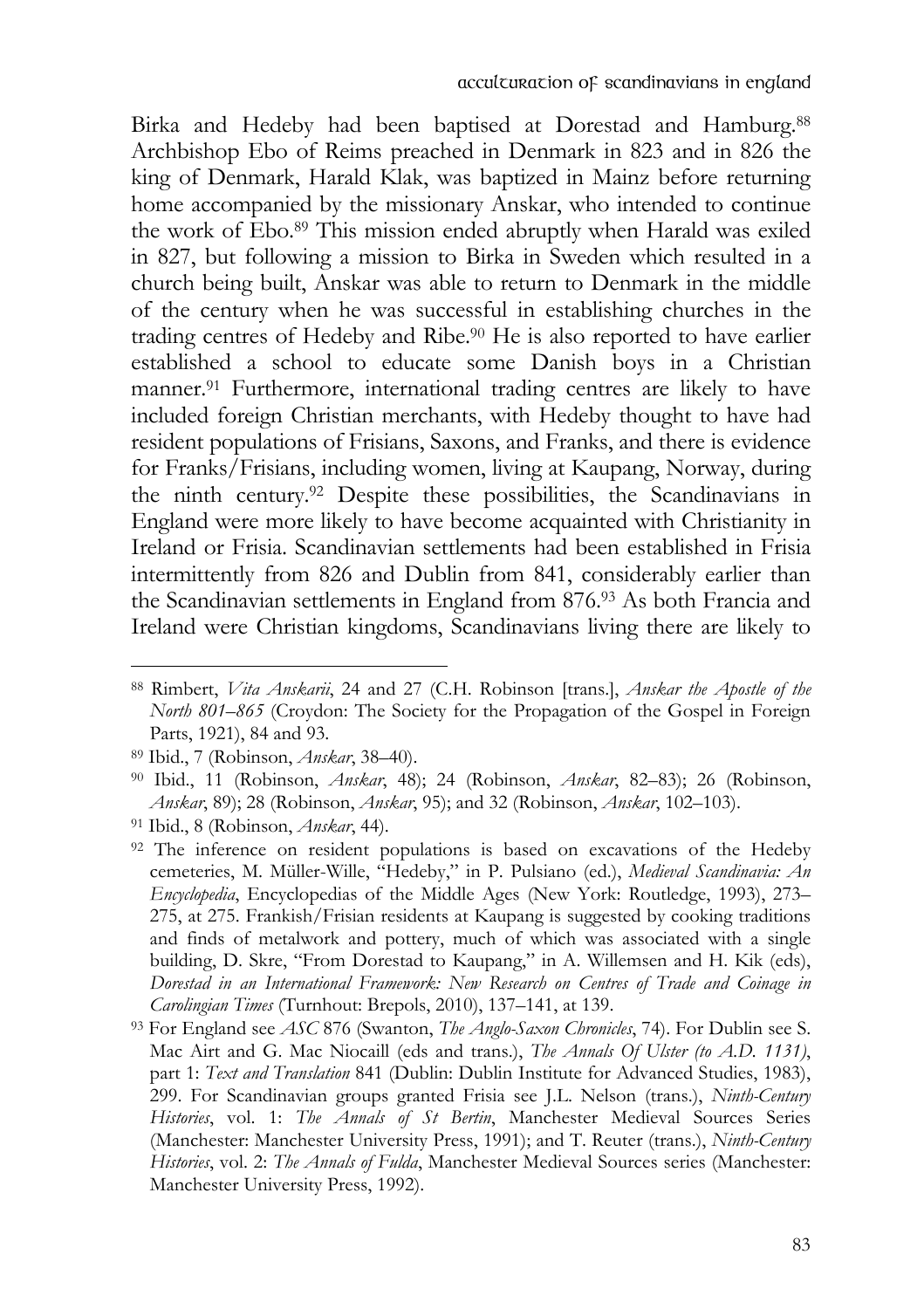have been regularly exposed to the Christianity of the local population. There is historical, archaeological, and place-name evidence for Scandinavians from Ireland invading and settling in England from 865,94 and place-name and later textual evidence for settlers from Frisia.95 Considering Ireland and Frisia as part of the cultural background of the Scandinavians in England helps us to understand the evidence for early acculturation.

As the evidence demonstrates that some of the Christian or transitional Scandinavian burials occurred earlier than some of the pagan burials, for example the *c*. 871 burial in St Mary's churchyard, Reading, is likely to be earlier than the *c*. 873–878 cremations at Heath Wood and much earlier than the cremation at Hesket-in-the-Forest dated to the early tenth century, it is not surprising that pagan burials do not appear to have continued for long. It is likely that only the first generation of immigrants, and not even all of them, were buried in non-Christian style as their children probably adapted to the Christian society in which they grew up.96 Consequently, pagan burials in eastern England, which was settled from 876, and in the north-west, settled from *c*. 900 or earlier, dated after 900 and 925 respectively, are most likely to represent the burials of new Scandinavian immigrants. By 950 non-Christian burial in England appears to have ceased.

The acculturation process is also evident in finds of ornamental metalwork, including possible evidence of Anglo-Saxons adopting aspects of Scandinavian culture. There has been a significant increase in the number of finds of Scandinavian-style jewellery in the last two decades due to the use of metal-detectors, and reporting to the Portable Antiquities Scheme. Perhaps surprisingly, considering traditional views of Scandinavian settlement in England, it has been noted that there are more

 $\ddot{ }$ 

<sup>94</sup> See in general Downham, *Viking Kings of Britain and Ireland*. 'Ireby/Irby' names combine the Old Norse -*by*, settlement, with 'Irish': however it is thought that they are more likely to represent the settlement of Scandinavians who had come from Ireland than actual Irish settlers, R.H. Bremmer Jr, "Frisians in Anglo-Saxon England:

A Historical and Toponymical Investigation," *Fryske nammen* 3 (1981), 45–94, at 78. 95 For Scandinavians from Frisia attacking York in 866 see Woolf, *From Pictland to Alba 789-1070*, 71–72. The place-names Frisby, Firsby and Friesthorpe also suggest Scandinavian settlers from Frisia, Bremmer Jr, "Frisians in Anglo-Saxon England," 62–63.

<sup>96</sup> Most famously Oda, archbishop of Canterbury, was the son of a member of the great army. For the likely acculturation of the children on Scandinavian migrants, including Oda, see D.M. Hadley and K.A. Hemer, "Microcosms of Migration: Children and Early Medieval Population Movement," *Childhood in the Past* 4 (2011), 63–78, at 72–75.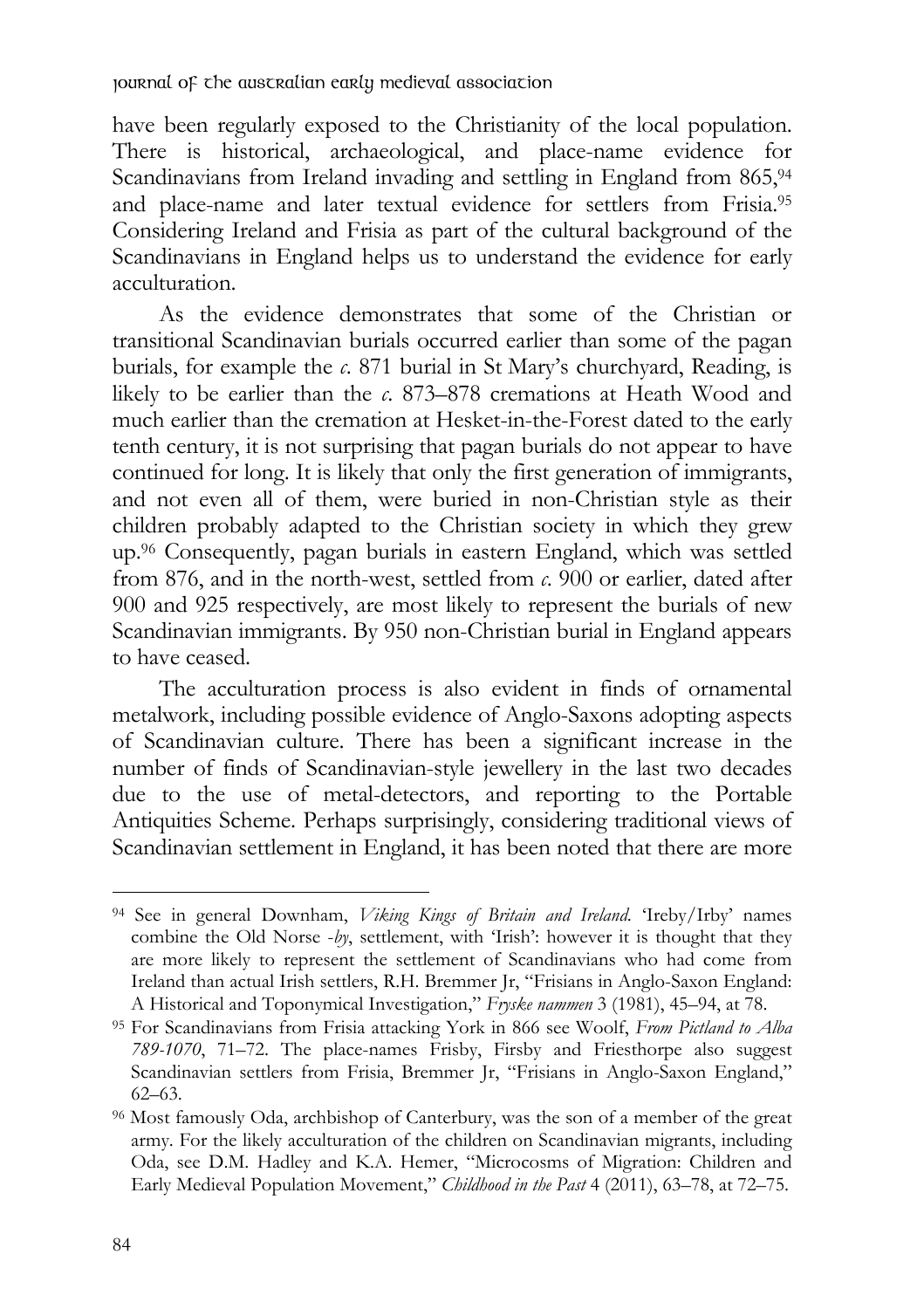Scandinavian female dress items than those worn by men.<sup>97</sup> Kershaw considers that the Scandinavian-style jewellery had probably "been introduced to England on the clothing of female settlers from Scandinavia, rather than items having arrived as trade goods for the mass market."98 Yet significantly, the use of Anglo-Saxon rather than Scandinavian-style pin fittings on a significant number of the Scandinavian-style (rather than Anglo-Scandinavian) brooches demonstrates that many were made locally,<sup>99</sup> and could suggest that they were adapted to also be worn by the Anglo-Saxon population.100 The process of acculturation continued with the manufacture of Anglo-Scandinavian brooches, wherein the two brooch forms merged, often with an Anglo-Saxon shaped (disc) brooch bearing Scandinavian art motifs<sup>101</sup>

However, this high level of acculturation is not seen in another form of jewellery, that of Þórr's hammer pendants. Along with cremation and the possibility of human sacrifice at Repton, Þórr's hammer pendants are the clearest indication of Scandinavian pagan religious affiliation due to their association with the Scandinavian god.102 The Þórr's hammer pendants found in England, of which there are at least eighteen known in 2013, suggests that they were worn as pagan, and Scandinavian, amulets marking their wearers as different from the Anglo-Saxon population.103

<sup>97</sup> K. Leahy and C. Paterson, "New Light on the Viking presence in Lincolnshire: The Artefactual Evidence," in J. Graham-Campbell, R. Hall, J. Jesch, and D.N. Parsons (eds) *Vikings and the Danelaw: Select Papers from the Proceedings of the Thirteenth Viking Congress* (Oxford: Oxbow Books, 2001), 181–202, at 197; and J.F. Kershaw, "Culture and Gender in the Danelaw: Scandinavian and Anglo-Scandinavian brooches," *Viking and Medieval Scandinavia* 5 (2009), 295–325, at 306. 98 Kershaw, "Culture and Gender in the Danelaw," 299.

<sup>99</sup> Ibid., 299–300, and 310 for a specific example.

<sup>100</sup> Cf. Leahy and Paterson, "New Light on the Viking Presence in Lincolnshire," 193, who acknowledge "the possibility that local women adapted their dress to suit Scandinavian fashions."

<sup>101</sup> Ibid., 196–197. Kershaw, "Culture and Gender in the Danelaw," 318–319.

<sup>102</sup> Other possible indications are figurative mounts or appliqués and oval brooches. For the former see T. Pestell,"'Imports or Immigrants? Reassessing Scandinavian Metalwork in Late Anglo-Saxon East Anglia," in D. Bates and R. Liddiard (eds) *East Anglia in its North Sea World* (Woodbridge: Boydell Press, 2013), 230–255, at 243. I would like to thank the author for sending me a copy of this article prior to publication. For oval brooches see McLeod, *The Beginning of Scandinavian Settlement in England*, ch. 6.<br><sup>103</sup> See Pestell, "Imports or Immigrants?" 242. In museum collections I am aware of

single Thor's hammers at Derby Museum and Art Gallery, Saffron Walden Museum,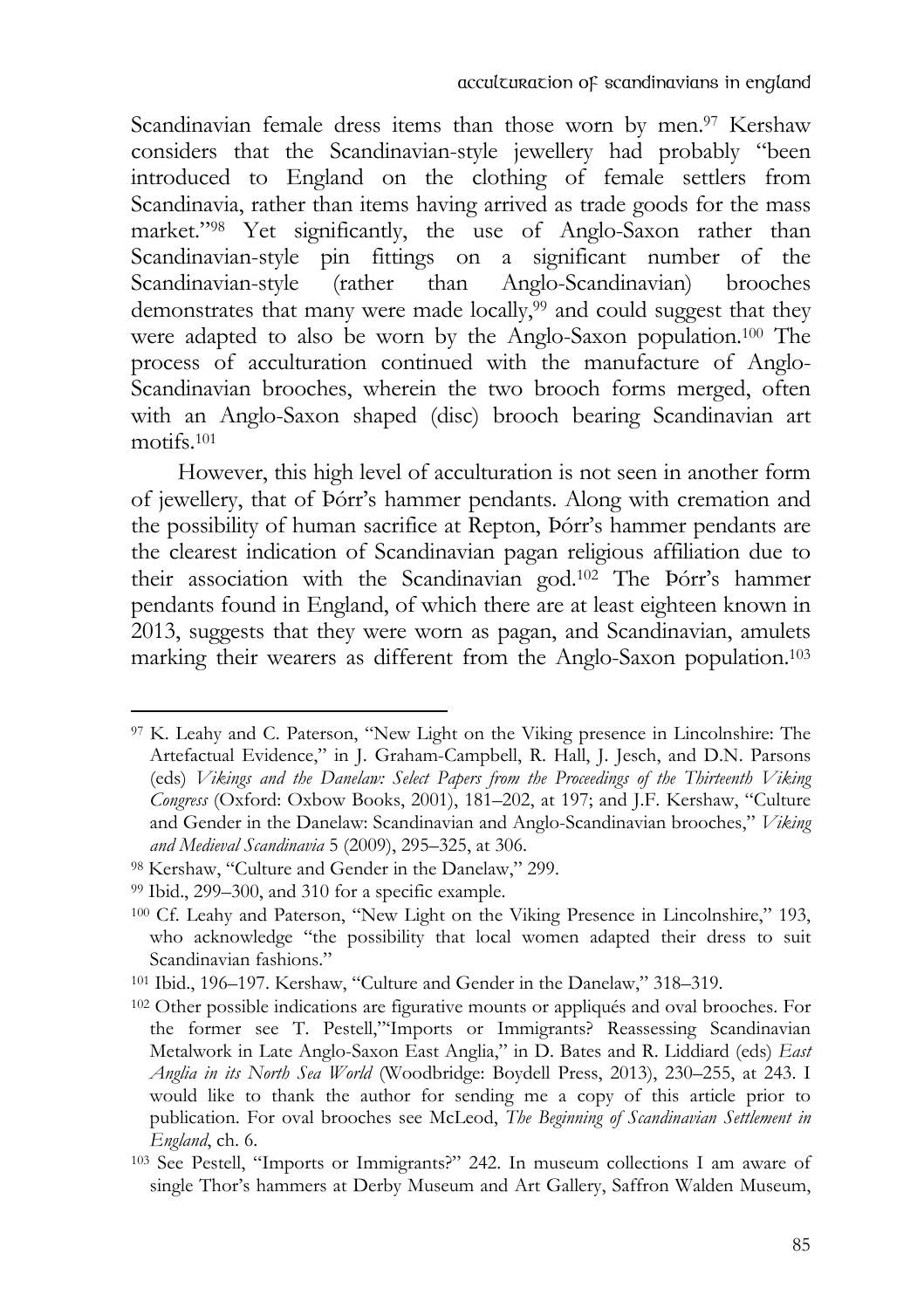Furthermore, the discovery of three or four hammer pendants at the Torksey productive site, dated to the great army winter camp of 872–873 and where possible evidence of the minting of coin forgeries has been recovered, could indicate that the pendants were being made by Scandinavians in England before they began to settle.104 Even if Þórr's hammer pendants were not being manufactured in England as early as the campaigns of the great army, there is the possibility that expensive silver versions with gold filigree were being produced at a workshop in Norfolk, suggesting that there "was a large enough pagan clientele to commission them."105 If the hammers were a pagan reaction to Christianity as Staeker suggests, it suggests that most of the Þórr's hammers would have belonged to first generation immigrants, including members of the great army.106 The discovery of Þórr's hammer on a necklace of the man buried at Repton, a probable member of the great army, supports this position.107 So too does the fact that the majority of the hammer pendants thus far have been found in East Anglia, which submitted to Wessex in 917: it is likely that Christianity was an important aspect of integration with Wessex and therefore pagan amulets may not have been tolerated.

Despite the possibility of a number of Scandinavian immigrants using Þórr's hammer pendants to signify their ethnicity and non-Christian status (but only if the pendants were worn conspicuously on top of rather than under their clothing), the number of hammer pendants recovered is minor compared to other forms of jewelry that do suggest that

 $\ddot{ }$ 

and Jewry Wall Museum, Leicester, six in Castle Museum, Norwich, and two in the British Museum found at Leconfield, East Yorkshire, and near Carlisle, Cumbria. To these can be added the three or four found at Torksey, and another was found in the Cuerdale hoard, Lancashire. Other single examples were found at Wetwang, East Yorkshire, and Sibton, Suffolk. There is also one from Norwich known from an auction catalogue. See "Treasure record 2002 T168," *Portable Antiquities Scheme*, <www.finds.org.uk> [10 March 2012]; Pestell, "Imports or Immigrants?" 242.

<sup>104</sup> M. Blackburn "The Viking Winter Camp at Torksey, 872–3," in M. Blackburn, *Viking Coinage and Currency in the British Isles*, British Numismatic Society Special Publication, vol. 7 (London: Spink Books, 2011), 221–264, at 233, for the hammer pendants and 225 and 228 for the possibility of coin production.

<sup>105</sup> Pestell, "Imports or Immigrants?" 242. Based on the similarity of two East Anglian hammer pendants, from Norfolk and Great Witchingham.

<sup>106</sup> J. Staecker, "Thor's Hammer – Symbol of Christianization and Political Delusion," *Lund Archaeological Review* 5 (1999), 89–104, at 89–99.<br><sup>107</sup> Biddle and Kjølbye-Biddle, "Repton and the 'Great Heathen Army,' 873–4," 61.